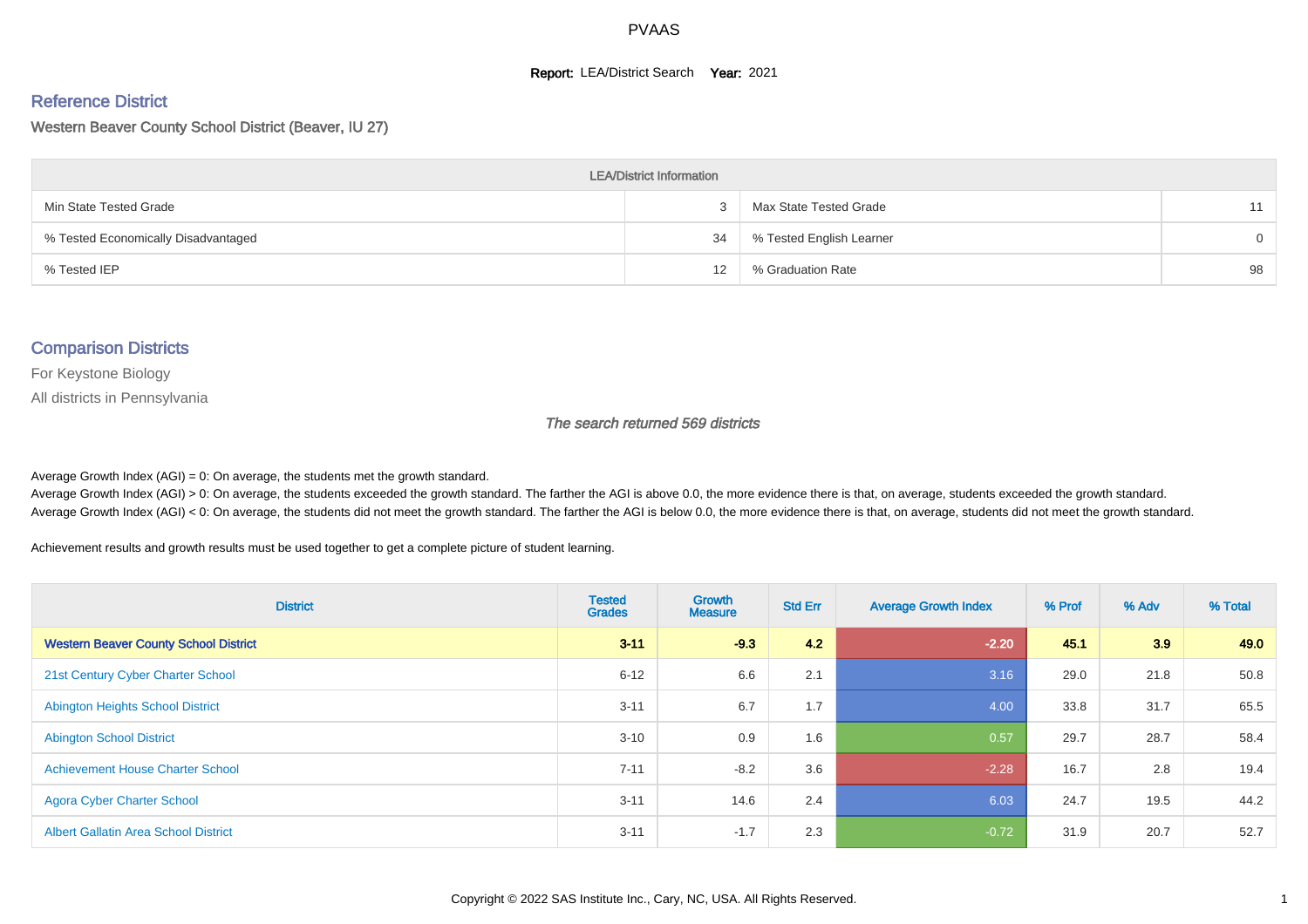| <b>District</b>                              | <b>Tested</b><br><b>Grades</b> | Growth<br><b>Measure</b> | <b>Std Err</b> | <b>Average Growth Index</b> | % Prof | % Adv | % Total |
|----------------------------------------------|--------------------------------|--------------------------|----------------|-----------------------------|--------|-------|---------|
| <b>Western Beaver County School District</b> | $3 - 11$                       | $-9.3$                   | 4.2            | $-2.20$                     | 45.1   | 3.9   | 49.0    |
| <b>Aliquippa School District</b>             | $3 - 11$                       | $-20.0$                  | 3.6            | $-5.54$                     | 1.7    | 0.0   | 1.7     |
| <b>Allegheny Valley School District</b>      | $3 - 11$                       | $-1.9$                   | 3.9            | $-0.48$                     | 31.8   | 11.4  | 43.2    |
| Allegheny-Clarion Valley School District     | $3 - 10$                       | 12.3                     | 4.1            | 3.03                        | 33.3   | 19.0  | 52.4    |
| <b>Allentown City School District</b>        | $3 - 12$                       | $-16.9$                  | 1.4            | $-12.37$                    | 5.9    | 0.4   | 6.3     |
| <b>Altoona Area School District</b>          | $3 - 12$                       | 0.1                      | 1.5            | 0.07                        | 29.0   | 13.8  | 42.8    |
| Ambridge Area School District                | $3 - 12$                       | $-19.4$                  | 2.5            | $-7.64$                     | 23.2   | 5.6   | 28.9    |
| <b>Annville-Cleona School District</b>       | $3 - 12$                       | 1.1                      | 2.4            | 0.45                        | 34.8   | 13.6  | 48.5    |
| <b>Antietam School District</b>              | $3 - 10$                       | $-9.5$                   | 3.7            | $-2.57$                     | 20.9   | 1.5   | 22.4    |
| <b>Apollo-Ridge School District</b>          | $3 - 12$                       | 9.5                      | 3.0            | 3.23                        | 34.0   | 9.4   | 43.4    |
| <b>Armstrong School District</b>             | $3 - 11$                       | 9.8                      | 1.6            | 6.22                        | 32.8   | 24.6  | 57.4    |
| Aspira Bilingual Cyber Charter School        | $3 - 11$                       | 5.1                      | 5.8            | 0.87                        | 4.8    | 0.0   | 4.8     |
| <b>Athens Area School District</b>           | $3 - 11$                       | 2.6                      | 2.3            | 1.11                        | 34.9   | 12.3  | 47.3    |
| <b>Austin Area School District</b>           | $3 - 11$                       | 2.6                      | 6.0            | 0.43                        | 25.0   | 18.8  | 43.8    |
| <b>Avella Area School District</b>           | $3 - 12$                       | 1.6                      | 4.7            | 0.34                        | 34.8   | 7.2   | 42.0    |
| <b>Avon Grove Charter School</b>             | $3 - 11$                       | $9.8\,$                  | 3.1            | 3.18                        | 32.4   | 26.0  | 58.4    |
| <b>Avon Grove School District</b>            | $3 - 10$                       | 7.6                      | 1.4            | 5.29                        | 33.7   | 33.2  | 67.0    |
| <b>Avonworth School District</b>             | $3 - 10$                       | $-6.2$                   | 2.3            | $-2.68$                     | 35.9   | 14.1  | 50.0    |
| <b>Bald Eagle Area School District</b>       | $3 - 11$                       | 7.6                      | 2.5            | 3.00                        | 31.6   | 15.6  | 47.3    |
| <b>Baldwin-Whitehall School District</b>     | $3 - 11$                       | $-5.5$                   | 1.9            | $-2.93$                     | 32.0   | 14.7  | 46.7    |
| <b>Bangor Area School District</b>           | $3 - 12$                       | $-1.2$                   | 2.0            | $-0.60$                     | 25.8   | 12.7  | 38.5    |
| <b>Beaver Area School District</b>           | $3 - 10$                       | $-3.0$                   | 2.5            | $-1.16$                     | 25.8   | 27.8  | 53.6    |
| <b>Bedford Area School District</b>          | $3 - 11$                       | 6.4                      | 2.4            | 2.68                        | 31.0   | 20.6  | 51.6    |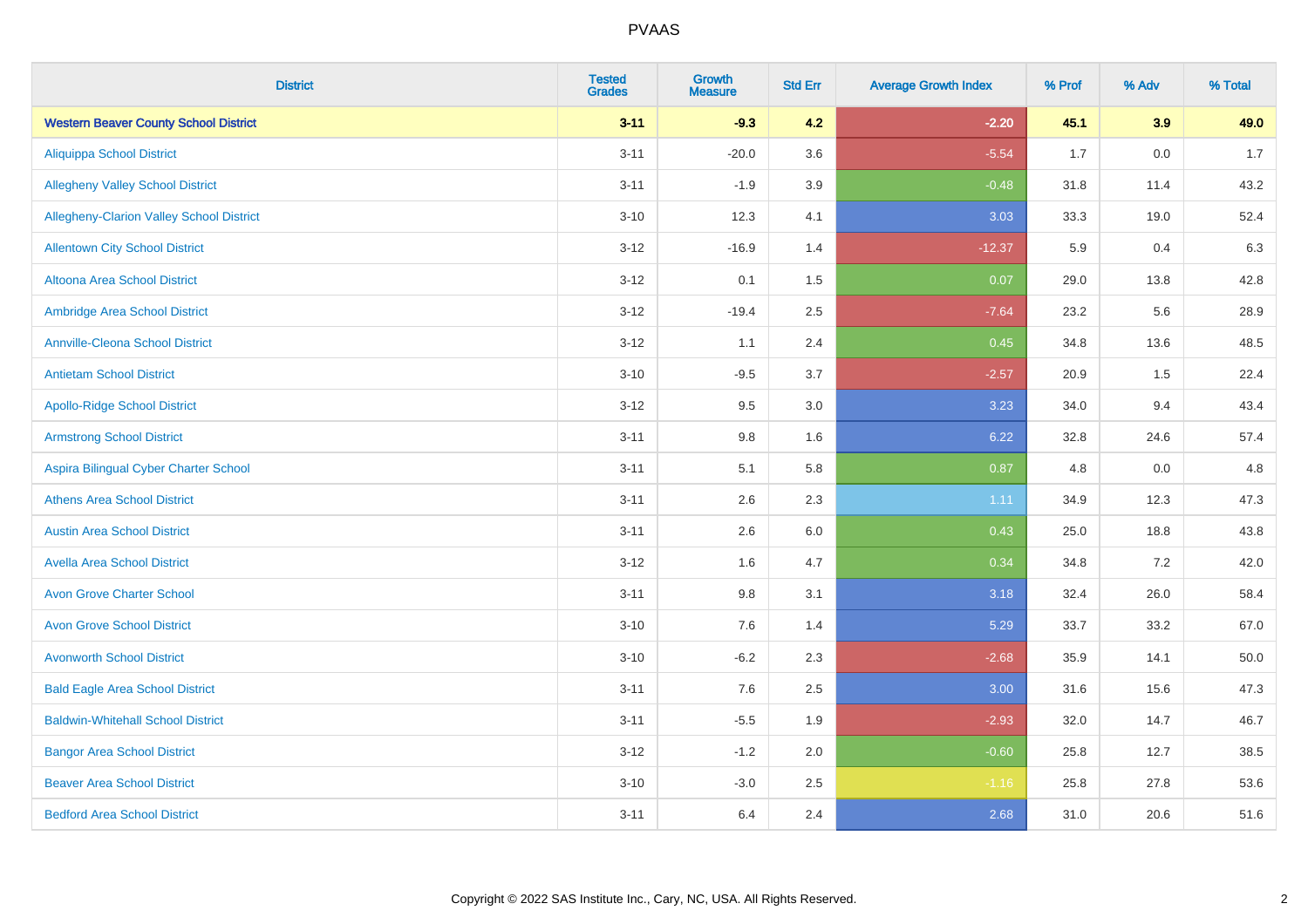| <b>District</b>                              | <b>Tested</b><br><b>Grades</b> | Growth<br><b>Measure</b> | <b>Std Err</b> | <b>Average Growth Index</b> | % Prof | % Adv | % Total |
|----------------------------------------------|--------------------------------|--------------------------|----------------|-----------------------------|--------|-------|---------|
| <b>Western Beaver County School District</b> | $3 - 11$                       | $-9.3$                   | 4.2            | $-2.20$                     | 45.1   | 3.9   | 49.0    |
| <b>Belle Vernon Area School District</b>     | $3 - 11$                       | 11.1                     | 2.3            | 4.88                        | 31.6   | 25.4  | 57.1    |
| <b>Bellefonte Area School District</b>       | $3 - 11$                       | 6.7                      | 2.0            | 3.34                        | 28.8   | 21.5  | 50.2    |
| <b>Bellwood-Antis School District</b>        | $3 - 10$                       | 3.5                      | 2.8            | 1.24                        | 40.9   | 19.4  | 60.2    |
| <b>Belmont Charter School</b>                | $3 - 10$                       | 2.2                      | 3.4            | 0.64                        | 5.3    | 1.8   | 7.0     |
| <b>Bensalem Township School District</b>     | $3 - 11$                       | 1.0                      | 1.6            | 0.63                        | 24.3   | 10.7  | 34.9    |
| <b>Benton Area School District</b>           | $3 - 10$                       | 8.1                      | 4.0            | 2.01                        | 35.7   | 28.6  | 64.3    |
| <b>Bentworth School District</b>             | $3 - 11$                       | 7.0                      | 3.0            | 2.36                        | 26.6   | 17.0  | 43.6    |
| <b>Berlin Brothersvalley School District</b> | $3 - 11$                       | 19.6                     | 4.0            | 4.93                        | 28.3   | 41.3  | 69.6    |
| <b>Bermudian Springs School District</b>     | $3 - 11$                       | 2.5                      | 2.4            | 1.05                        | 31.8   | 23.5  | 55.3    |
| <b>Berwick Area School District</b>          | $3 - 11$                       | $-6.9$                   | 2.4            | $-2.84$                     | 22.3   | 11.5  | 33.8    |
| <b>Bethel Park School District</b>           | $3 - 11$                       | $-4.4$                   | 1.7            | $-2.62$                     | 40.1   | 27.3  | 67.4    |
| <b>Bethlehem Area School District</b>        | $3 - 11$                       | $-4.5$                   | 1.1            | $-3.91$                     | 20.4   | 11.3  | 31.7    |
| <b>Bethlehem-Center School District</b>      | $3 - 10$                       | 2.1                      | 3.5            | 0.59                        | 32.3   | 4.6   | 36.9    |
| <b>Big Beaver Falls Area School District</b> | $3 - 11$                       | $-17.9$                  | 2.8            | $-6.27$                     | 9.4    | 2.8   | 12.2    |
| <b>Big Spring School District</b>            | $3 - 11$                       | $-9.8$                   | 2.3            | $-4.32$                     | 23.6   | 12.9  | 36.5    |
| <b>Blackhawk School District</b>             | $3 - 11$                       | 2.0                      | 2.3            | 0.87                        | 34.6   | 20.7  | 55.3    |
| <b>Blacklick Valley School District</b>      | $3 - 11$                       | $-0.9$                   | 3.9            | $-0.23$                     | 7.7    | 7.7   | 15.4    |
| <b>Blairsville-Saltsburg School District</b> | $3 - 11$                       | $-7.5$                   | 2.8            | $-2.67$                     | 20.1   | 8.2   | 28.3    |
| <b>Bloomsburg Area School District</b>       | $3 - 10$                       | 4.3                      | 3.4            | 1.26                        | 36.5   | 20.6  | 57.1    |
| <b>Blue Mountain School District</b>         | $3 - 10$                       | 12.2                     | 2.1            | 5.81                        | 30.7   | 26.1  | 56.8    |
| <b>Blue Ridge School District</b>            | $3 - 11$                       | 8.3                      | 3.7            | 2.24                        | 29.6   | 9.3   | 38.9    |
| <b>Boyertown Area School District</b>        | $3 - 11$                       | $-2.9$                   | 1.4            | $-2.06$                     | 30.8   | 22.6  | 53.4    |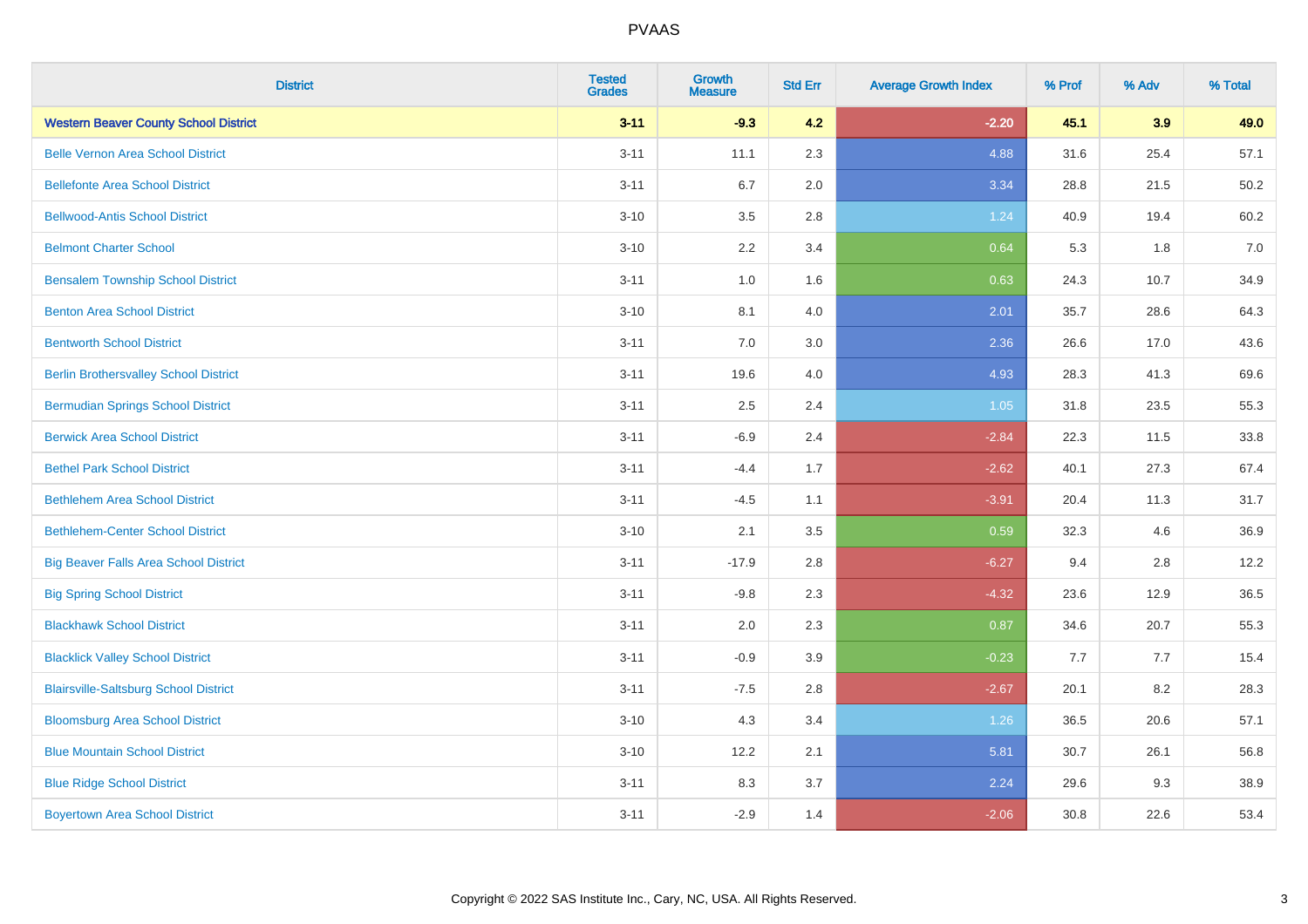| <b>District</b>                                 | <b>Tested</b><br><b>Grades</b> | <b>Growth</b><br><b>Measure</b> | <b>Std Err</b> | <b>Average Growth Index</b> | % Prof | % Adv | % Total |
|-------------------------------------------------|--------------------------------|---------------------------------|----------------|-----------------------------|--------|-------|---------|
| <b>Western Beaver County School District</b>    | $3 - 11$                       | $-9.3$                          | 4.2            | $-2.20$                     | 45.1   | 3.9   | 49.0    |
| Boys Latin Of Philadelphia Charter School       | $6 - 12$                       | $-8.0$                          | 2.7            | $-3.02$                     | 1.4    | 0.0   | 1.4     |
| <b>Bradford Area School District</b>            | $3 - 12$                       | $-1.8$                          | 2.3            | $-0.79$                     | 31.2   | 16.7  | 47.9    |
| <b>Brandywine Heights Area School District</b>  | $3 - 11$                       | 5.8                             | 2.6            | 2.27                        | 27.7   | 28.6  | 56.2    |
| <b>Brentwood Borough School District</b>        | $3 - 11$                       | 1.3                             | 3.0            | 0.44                        | 20.2   | 16.0  | 36.2    |
| <b>Bristol Borough School District</b>          | $3 - 12$                       | $-5.9$                          | 2.9            | $-2.00$                     | 27.8   | 3.3   | 31.1    |
| <b>Bristol Township School District</b>         | $3 - 11$                       | $-7.4$                          | 1.4            | $-5.32$                     | 13.8   | 4.6   | 18.4    |
| <b>Brockway Area School District</b>            | $3 - 11$                       | $-0.4$                          | 3.5            | $-0.11$                     | 41.2   | 13.8  | 55.0    |
| <b>Brookville Area School District</b>          | $3 - 11$                       | 6.8                             | 3.1            | 2.19                        | 46.1   | 14.6  | 60.7    |
| <b>Brownsville Area School District</b>         | $3 - 12$                       | 3.9                             | 3.8            | 1.04                        | 22.0   | 8.5   | 30.5    |
| <b>Bucks County Technical High School</b>       | $9 - 10$                       | $-2.9$                          | 2.2            | $-1.29$                     | 27.7   | 10.4  | 38.2    |
| <b>Burgettstown Area School District</b>        | $3 - 11$                       | $-11.2$                         | 3.2            | $-3.46$                     | 16.0   | 2.7   | 18.7    |
| <b>Burrell School District</b>                  | $3 - 11$                       | $-1.5$                          | 3.3            | $-0.44$                     | 27.8   | 17.7  | 45.6    |
| <b>Butler Area School District</b>              | $3 - 11$                       | $-14.1$                         | 1.5            | $-9.60$                     | 26.4   | 11.1  | 37.5    |
| California Area School District                 | $3 - 10$                       | $-13.7$                         | 4.5            | $-3.06$                     | 41.7   | 16.7  | 58.3    |
| <b>Cambria Heights School District</b>          | $3 - 10$                       | $-6.2$                          | 2.9            | $-2.11$                     | 25.0   | 13.0  | 38.0    |
| <b>Cameron County School District</b>           | $3 - 12$                       | $-5.0$                          | 4.4            | $-1.12$                     | 34.9   | 4.8   | 39.7    |
| <b>Camp Hill School District</b>                | $3 - 12$                       | 20.7                            | 2.9            | 7.00                        | 32.3   | 41.4  | 73.7    |
| <b>Canon-Mcmillan School District</b>           | $3 - 11$                       | $-5.0$                          | $1.5$          | $-3.25$                     | 30.8   | 28.5  | 59.3    |
| <b>Canton Area School District</b>              | $3 - 11$                       | 8.4                             | 2.9            | 2.92                        | 13.8   | 23.0  | 36.8    |
| Capital Area School for the Arts Charter School | $9 - 11$                       | 14.2                            | 4.5            | 3.13                        | 27.5   | 30.0  | 57.5    |
| <b>Carbon Career &amp; Technical Institute</b>  | $9 - 11$                       | $-9.3$                          | 3.2            | $-2.92$                     | 19.6   | 2.2   | 21.7    |
| <b>Carbondale Area School District</b>          | $3 - 10$                       | $-2.8$                          | 3.2            | $-0.87$                     | 27.5   | 2.9   | 30.4    |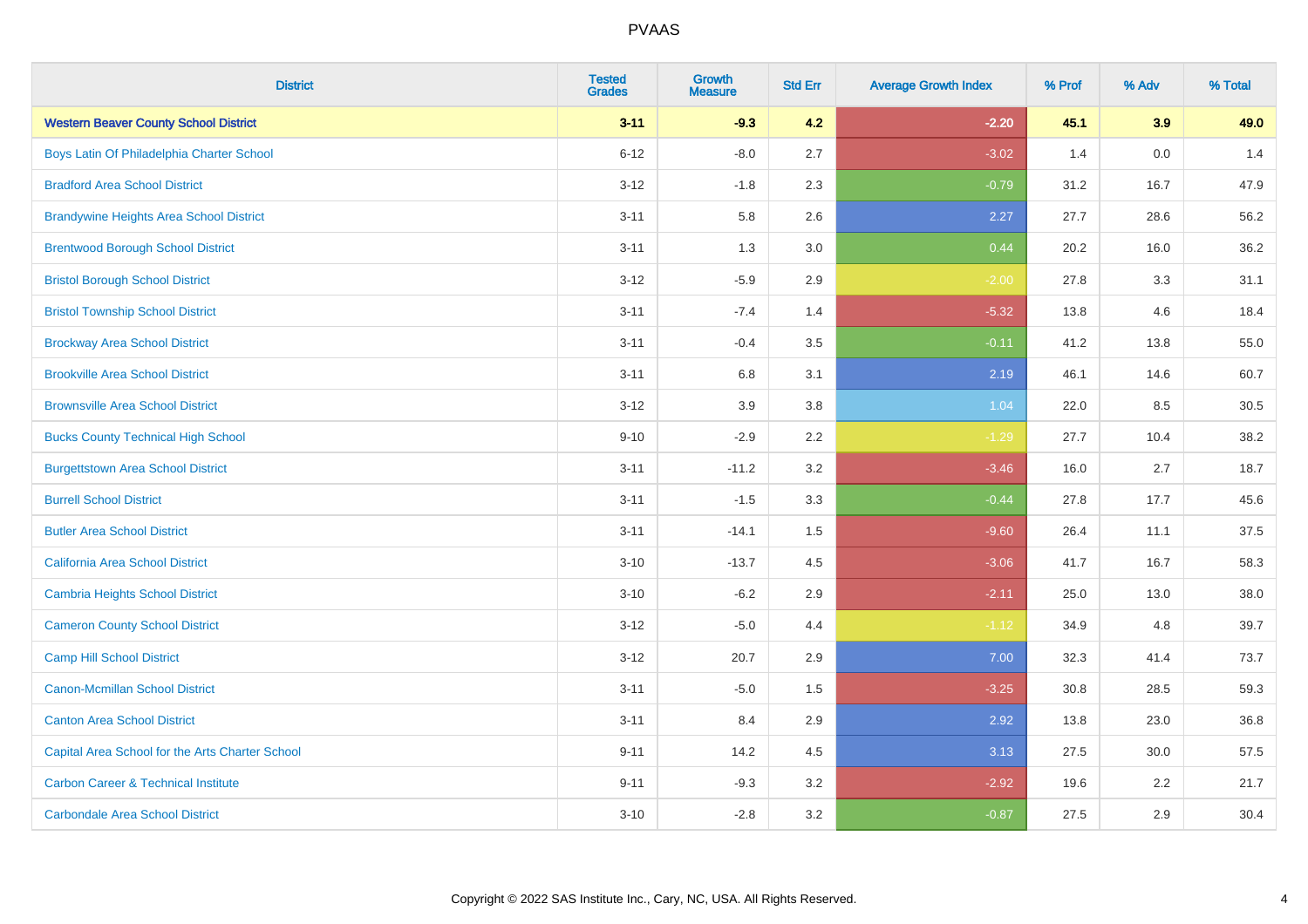| <b>District</b>                                         | <b>Tested</b><br><b>Grades</b> | Growth<br><b>Measure</b> | <b>Std Err</b> | <b>Average Growth Index</b> | % Prof | % Adv | % Total |
|---------------------------------------------------------|--------------------------------|--------------------------|----------------|-----------------------------|--------|-------|---------|
| <b>Western Beaver County School District</b>            | $3 - 11$                       | $-9.3$                   | 4.2            | $-2.20$                     | 45.1   | 3.9   | 49.0    |
| <b>Carlisle Area School District</b>                    | $3 - 11$                       | $-5.2$                   | 1.7            | $-2.99$                     | 28.0   | 19.3  | 47.3    |
| <b>Carlynton School District</b>                        | $3 - 11$                       | $-2.0$                   | 3.2            | $-0.62$                     | 27.9   | 5.2   | 33.1    |
| <b>Carmichaels Area School District</b>                 | $3 - 10$                       | $-7.0$                   | 3.1            | $-2.30$                     | 17.8   | 9.6   | 27.4    |
| Catasauqua Area School District                         | $3 - 12$                       | $-7.3$                   | 2.8            | $-2.58$                     | 27.1   | 11.2  | 38.3    |
| <b>Centennial School District</b>                       | $3 - 10$                       | 1.5                      | 1.5            | 0.98                        | 23.6   | 12.4  | 36.0    |
| Center For Student Learning Charter School At Pennsbury | $6 - 12$                       | $-3.3$                   | 6.0            | $-0.55$                     | 23.1   | 0.0   | 23.1    |
| <b>Central Bucks School District</b>                    | $3 - 11$                       | 15.5                     | 0.9            | 17.94                       | 34.8   | 41.4  | 76.2    |
| <b>Central Cambria School District</b>                  | $3 - 11$                       | $-12.7$                  | 2.3            | $-5.61$                     | 19.4   | 7.4   | 26.9    |
| <b>Central Columbia School District</b>                 | $3 - 12$                       | 0.3                      | 2.3            | 0.12                        | 25.4   | 37.6  | 63.0    |
| <b>Central Dauphin School District</b>                  | $3 - 11$                       | $-5.2$                   | 1.2            | $-4.24$                     | 29.3   | 8.7   | 38.0    |
| <b>Central Fulton School District</b>                   | $3 - 11$                       | $-13.3$                  | 3.2            | $-4.20$                     | 18.1   | 9.7   | 27.8    |
| <b>Central Greene School District</b>                   | $3 - 11$                       | $-0.4$                   | 2.5            | $-0.15$                     | 27.8   | 14.8  | 42.6    |
| <b>Central Valley School District</b>                   | $3 - 10$                       | 4.7                      | 2.6            | 1.83                        | 37.8   | 18.5  | 56.3    |
| <b>Central York School District</b>                     | $3 - 12$                       | 12.9                     | 1.5            | 8.64                        | 31.4   | 24.1  | 55.5    |
| <b>Chambersburg Area School District</b>                | $3 - 11$                       | $-5.6$                   | 1.3            | $-4.42$                     | 24.2   | 15.2  | 39.4    |
| <b>Charleroi School District</b>                        | $3 - 11$                       | $-4.3$                   | 2.7            | $-1.55$                     | 22.2   | 15.9  | 38.1    |
| <b>Chartiers Valley School District</b>                 | $3 - 11$                       | $-9.1$                   | 2.1            | $-4.23$                     | 20.7   | 17.4  | 38.0    |
| <b>Chartiers-Houston School District</b>                | $3 - 10$                       | $-16.5$                  | 3.5            | $-4.79$                     | 26.3   | 6.6   | 32.9    |
| <b>Cheltenham School District</b>                       | $3 - 11$                       | $-17.6$                  | 2.0            | $-8.74$                     | 24.4   | 8.3   | 32.6    |
| <b>Chester Charter Scholars Academy Charter School</b>  | $3 - 12$                       | $-6.2$                   | 3.3            | $-1.88$                     | 2.2    | 0.0   | 2.2     |
| <b>Chester-Upland School District</b>                   | $3 - 11$                       | $-3.6$                   | 2.6            | $-1.38$                     | 1.6    | 0.0   | 1.6     |
| <b>Chestnut Ridge School District</b>                   | $3-12$                         | 4.0                      | 2.9            | 1.38                        | 33.2   | 11.0  | 44.2    |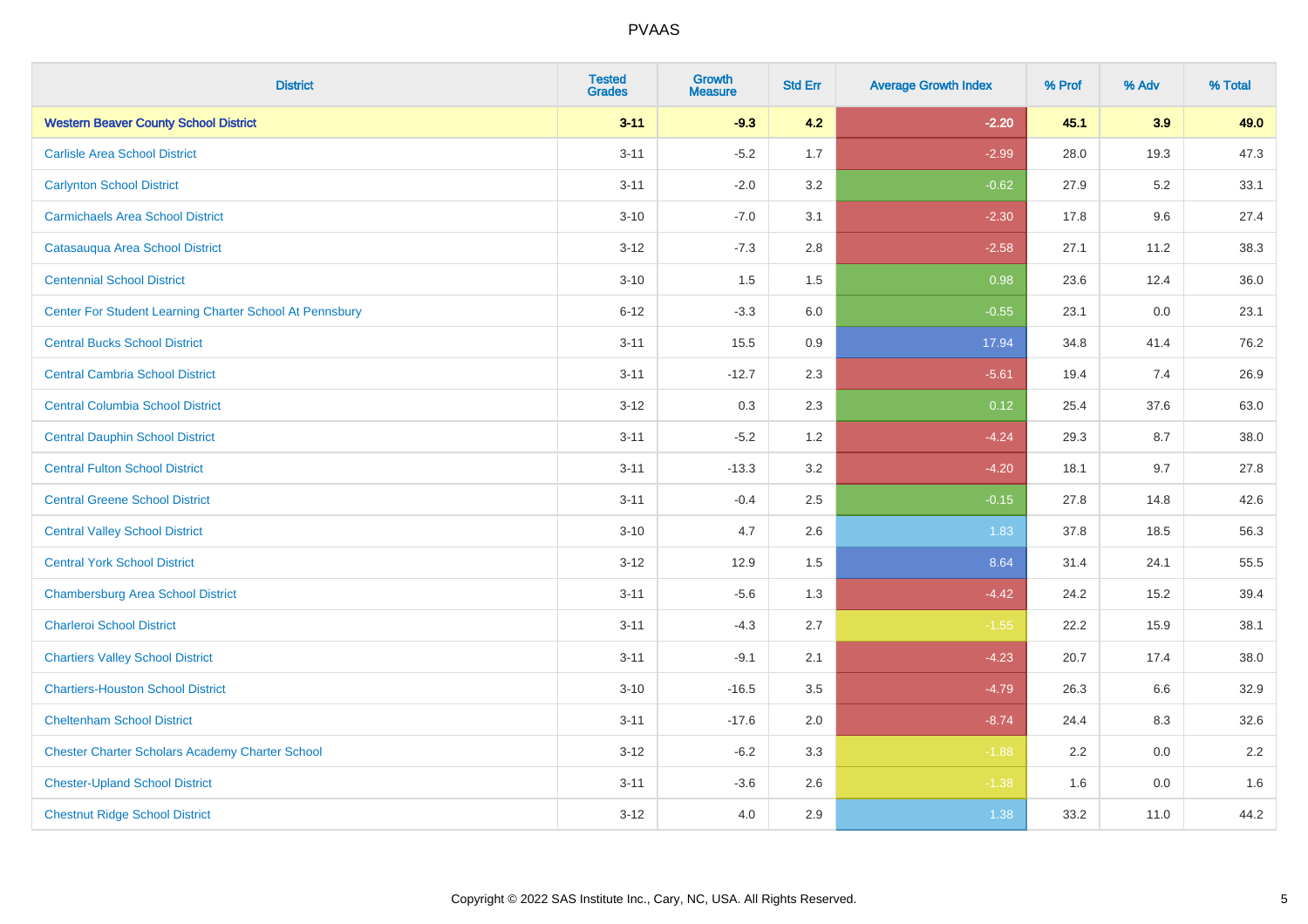| <b>District</b>                                    | <b>Tested</b><br><b>Grades</b> | <b>Growth</b><br><b>Measure</b> | <b>Std Err</b> | <b>Average Growth Index</b> | % Prof  | % Adv | % Total |
|----------------------------------------------------|--------------------------------|---------------------------------|----------------|-----------------------------|---------|-------|---------|
| <b>Western Beaver County School District</b>       | $3 - 11$                       | $-9.3$                          | 4.2            | $-2.20$                     | 45.1    | 3.9   | 49.0    |
| <b>Chichester School District</b>                  | $3 - 11$                       | $-1.8$                          | 4.2            | $-0.44$                     | 40.0    | 14.0  | 54.0    |
| <b>City CHS</b>                                    | $10 - 11$                      | $-5.6$                          | 2.4            | $-2.34$                     | 15.9    | 1.5   | 17.4    |
| <b>Clairton City School District</b>               | $3 - 11$                       | $-1.6$                          | 5.0            | $-0.32$                     | $3.8\,$ | 0.5   | 4.4     |
| <b>Clarion Area School District</b>                | $3 - 11$                       | 3.2                             | 3.7            | 0.88                        | 31.7    | 13.3  | 45.0    |
| <b>Clarion-Limestone Area School District</b>      | $3 - 12$                       | $-10.0$                         | 3.6            | $-2.76$                     | 28.3    | 20.0  | 48.3    |
| <b>Claysburg-Kimmel School District</b>            | $3 - 11$                       | $-1.2$                          | 5.2            | $-0.22$                     | 5.0     | 0.0   | $5.0$   |
| <b>Clearfield Area School District</b>             | $3 - 10$                       | $-1.3$                          | 3.7            | $-0.34$                     | 43.9    | 24.6  | 68.4    |
| <b>Coatesville Area School District</b>            | $3 - 11$                       | $-9.5$                          | 1.6            | $-5.81$                     | 12.8    | 3.3   | 16.2    |
| <b>Cocalico School District</b>                    | $3 - 11$                       | 12.3                            | 1.9            | 6.48                        | 28.2    | 32.3  | 60.5    |
| <b>Collegium Charter School</b>                    | $3 - 10$                       | 21.2                            | 2.6            | 8.18                        | 25.4    | 16.4  | 41.8    |
| <b>Colonial School District</b>                    | $3 - 11$                       | 22.1                            | 1.6            | 13.55                       | 27.2    | 43.5  | 70.6    |
| <b>Columbia Borough School District</b>            | $3 - 12$                       | $-1.1$                          | 3.6            | $-0.31$                     | 17.2    | 1.7   | 19.0    |
| Columbia-Montour AVTS                              | $9 - 10$                       | $-7.1$                          | 2.8            | $-2.52$                     | 19.5    | 3.2   | 22.7    |
| <b>Commodore Perry School District</b>             | $3 - 11$                       | $-10.4$                         | 4.5            | $-2.30$                     | 29.4    | 5.9   | 35.3    |
| <b>Commonwealth Charter Academy Charter School</b> | $3 - 10$                       | 4.2                             | 1.6            | 2.68                        | 27.0    | 15.6  | 42.5    |
| Community Academy Of Philadelphia Charter School   | $3 - 11$                       | 0.1                             | 2.6            | 0.06                        | 9.7     | 2.6   | 12.4    |
| Conemaugh Township Area School District            | $3 - 12$                       | 4.8                             | 3.5            | 1.39                        | 30.9    | 27.8  | 58.8    |
| <b>Conemaugh Valley School District</b>            | $3 - 12$                       | $-6.3$                          | 4.1            | $-1.54$                     | 23.7    | 5.1   | 28.8    |
| <b>Conestoga Valley School District</b>            | $3 - 11$                       | 2.4                             | 1.7            | 1.43                        | 35.0    | 23.5  | 58.5    |
| <b>Conewago Valley School District</b>             | $3 - 12$                       | 7.6                             | 1.7            | 4.46                        | 41.3    | 19.4  | 60.6    |
| <b>Conneaut School District</b>                    | $3 - 12$                       | $-2.3$                          | 2.6            | $-0.91$                     | 27.4    | 9.7   | 37.1    |
| <b>Connellsville Area School District</b>          | $3 - 11$                       | $-5.3$                          | 2.0            | $-2.67$                     | 24.2    | 5.0   | 29.1    |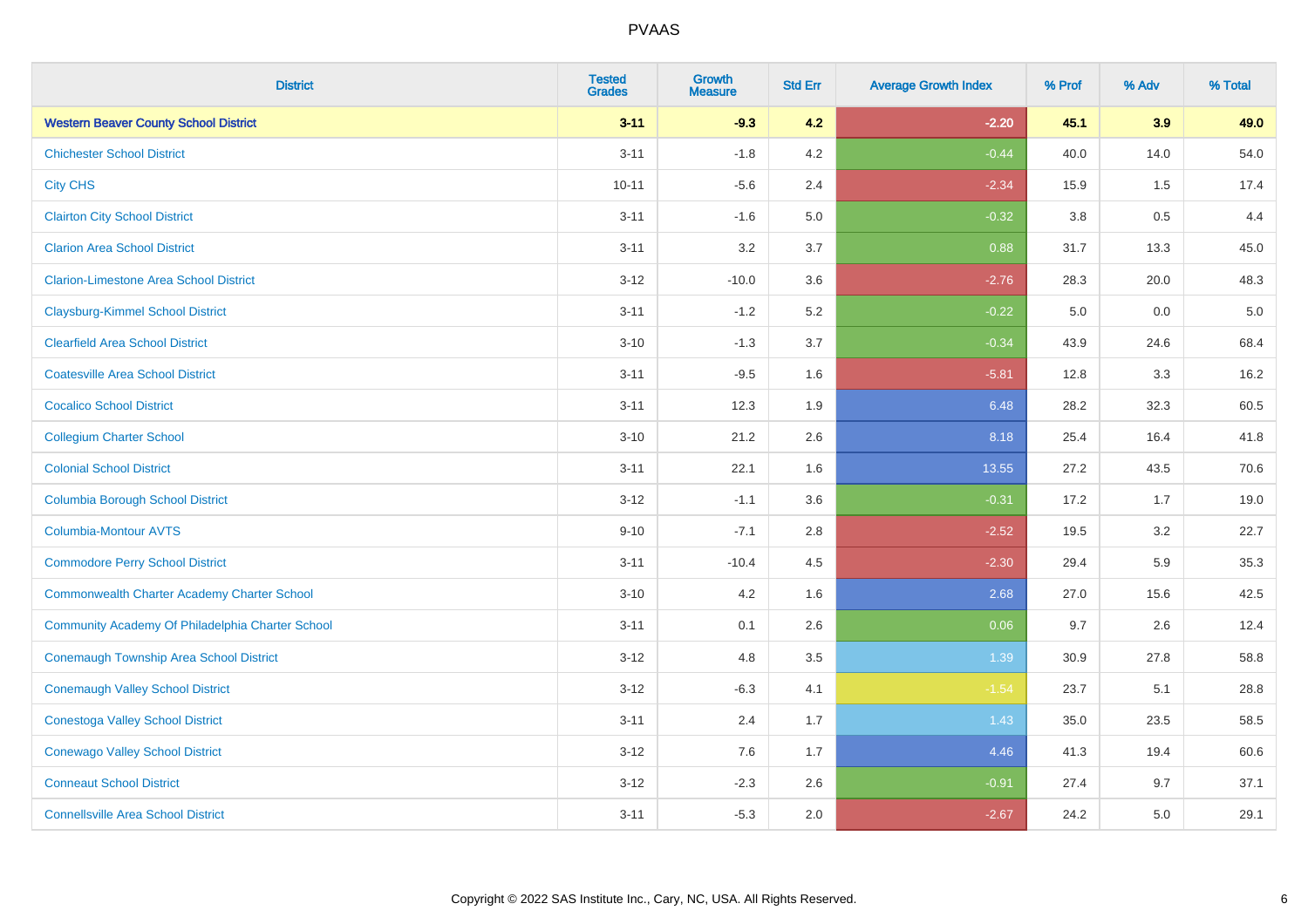| <b>District</b>                              | <b>Tested</b><br><b>Grades</b> | <b>Growth</b><br><b>Measure</b> | <b>Std Err</b> | <b>Average Growth Index</b> | % Prof | % Adv | % Total |
|----------------------------------------------|--------------------------------|---------------------------------|----------------|-----------------------------|--------|-------|---------|
| <b>Western Beaver County School District</b> | $3 - 11$                       | $-9.3$                          | 4.2            | $-2.20$                     | 45.1   | 3.9   | 49.0    |
| <b>Conrad Weiser Area School District</b>    | $3 - 11$                       | 7.1                             | 2.1            | 3.34                        | 28.2   | 14.4  | 42.6    |
| <b>Cornell School District</b>               | $3 - 11$                       | $-5.5$                          | 4.6            | $-1.20$                     | 11.3   | 3.2   | 14.5    |
| <b>Cornwall-Lebanon School District</b>      | $3 - 11$                       | 8.2                             | 1.6            | 5.24                        | 28.0   | 20.5  | 48.6    |
| <b>Corry Area School District</b>            | $3 - 11$                       | $-6.8$                          | 2.3            | $-3.01$                     | 24.0   | 8.8   | 32.8    |
| <b>Coudersport Area School District</b>      | $3 - 11$                       | 14.8                            | 3.4            | 4.33                        | 34.7   | 28.0  | 62.7    |
| <b>Council Rock School District</b>          | $3 - 11$                       | 13.5                            | 1.1            | 12.27                       | 32.0   | 35.4  | 67.4    |
| <b>Cranberry Area School District</b>        | $3 - 12$                       | $-0.9$                          | 3.1            | $-0.29$                     | 25.5   | 9.7   | 35.2    |
| <b>Crawford Central School District</b>      | $3 - 11$                       | 5.7                             | 2.1            | 2.71                        | 26.4   | 15.8  | 42.1    |
| <b>Crestwood School District</b>             | $3 - 11$                       | $-3.4$                          | 2.2            | $-1.52$                     | 33.1   | 21.7  | 54.9    |
| <b>Cumberland Valley School District</b>     | $3 - 12$                       | 18.6                            | 1.2            | 15.79                       | 31.3   | 39.2  | 70.5    |
| <b>Dallas School District</b>                | $3 - 11$                       | 8.1                             | 2.1            | 3.87                        | 32.4   | 22.4  | 54.8    |
| <b>Dallastown Area School District</b>       | $3 - 11$                       | 19.9                            | 1.4            | 14.14                       | 36.8   | 34.2  | 71.0    |
| <b>Daniel Boone Area School District</b>     | $3 - 12$                       | 0.9                             | 1.9            | 0.46                        | 28.9   | 22.0  | 51.0    |
| <b>Danville Area School District</b>         | $3 - 11$                       | 18.4                            | 2.6            | 7.19                        | 32.0   | 46.1  | 78.1    |
| <b>Dauphin County Technical School</b>       | $9 - 11$                       | $-3.9$                          | 2.3            | $-1.67$                     | 18.3   | 11.1  | 29.3    |
| <b>Deer Lakes School District</b>            | $3 - 11$                       | $-10.0$                         | 2.5            | $-4.02$                     | 27.7   | 9.9   | 37.6    |
| <b>Delaware Valley School District</b>       | $3 - 11$                       | 15.7                            | 1.6            | 9.62                        | 36.7   | 32.1  | 68.8    |
| <b>Derry Area School District</b>            | $3 - 11$                       | $-11.8$                         | 2.6            | $-4.53$                     | 34.8   | 6.1   | 40.9    |
| <b>Derry Township School District</b>        | $3 - 10$                       | 20.1                            | 2.0            | 10.20                       | 32.8   | 46.9  | 79.7    |
| <b>Donegal School District</b>               | $3 - 12$                       | 5.9                             | 2.2            | 2.72                        | 34.1   | 23.1  | 57.2    |
| <b>Dover Area School District</b>            | $3 - 12$                       | 7.1                             | 1.9            | 3.78                        | 33.0   | 18.7  | 51.7    |
| Downingtown Area School District             | $3 - 11$                       | 4.4                             | 1.1            | 4.06                        | 30.1   | 32.0  | 62.2    |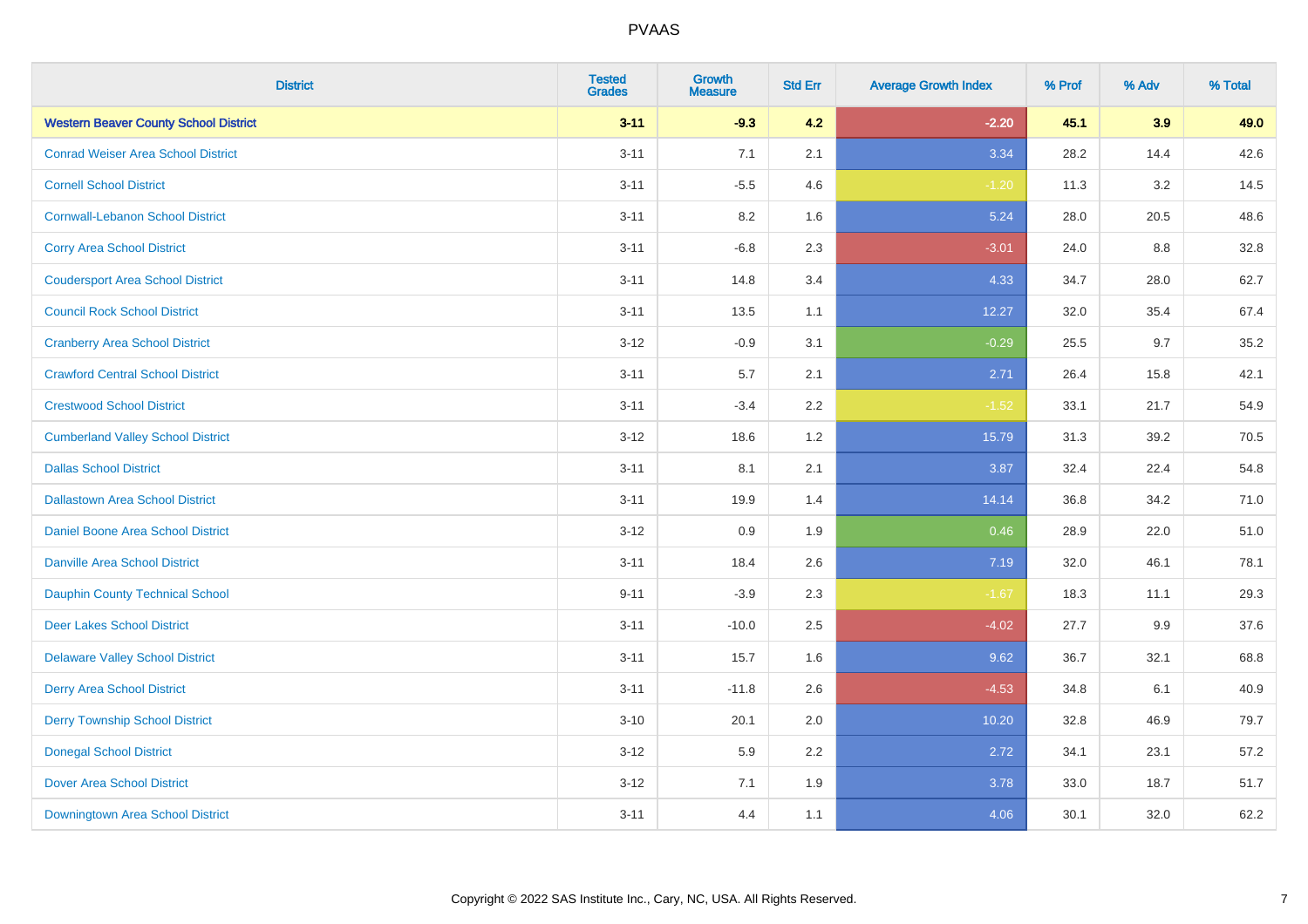| <b>District</b>                                   | <b>Tested</b><br><b>Grades</b> | Growth<br><b>Measure</b> | <b>Std Err</b> | <b>Average Growth Index</b> | % Prof | % Adv | % Total |
|---------------------------------------------------|--------------------------------|--------------------------|----------------|-----------------------------|--------|-------|---------|
| <b>Western Beaver County School District</b>      | $3 - 11$                       | $-9.3$                   | 4.2            | $-2.20$                     | 45.1   | 3.9   | 49.0    |
| Dr Robert Ketterer Charter School Inc             | $6 - 12$                       | 7.1                      | 4.3            | 1.66                        | 7.3    | 1.7   | 9.0     |
| <b>Dubois Area School District</b>                | $3 - 11$                       | $-2.8$                   | 2.0            | $-1.37$                     | 35.5   | 19.0  | 54.6    |
| <b>Dunmore School District</b>                    | $3 - 11$                       | $-12.2$                  | 2.7            | $-4.51$                     | 15.0   | 5.3   | 20.4    |
| <b>East Allegheny School District</b>             | $3 - 11$                       | $-6.4$                   | 3.0            | $-2.11$                     | 21.0   | 7.4   | 28.4    |
| <b>East Lycoming School District</b>              | $3 - 11$                       | $-10.9$                  | 2.1            | $-5.08$                     | 22.5   | 8.2   | 30.8    |
| <b>East Penn School District</b>                  | $3 - 11$                       | 8.9                      | 1.2            | 7.61                        | 32.8   | 26.4  | 59.2    |
| East Pennsboro Area School District               | $3 - 11$                       | 4.8                      | 2.1            | 2.26                        | 36.8   | 16.9  | 53.7    |
| East Stroudsburg Area School District             | $3 - 11$                       | $-4.9$                   | 1.4            | $-3.38$                     | 22.7   | 12.5  | 35.2    |
| <b>Eastern Lancaster County School District</b>   | $3 - 12$                       | 2.9                      | 3.2            | 0.91                        | 35.2   | 36.4  | 71.6    |
| <b>Eastern Lebanon County School District</b>     | $3 - 11$                       | 4.0                      | 2.1            | 1.89                        | 23.5   | 11.5  | 35.0    |
| <b>Eastern York School District</b>               | $3 - 11$                       | $-6.2$                   | 2.3            | $-2.70$                     | 27.8   | 18.5  | 46.4    |
| <b>Easton Area School District</b>                | $3 - 12$                       | 6.3                      | 1.3            | 4.91                        | 24.1   | 13.0  | 37.1    |
| <b>Elizabeth Forward School District</b>          | $3 - 11$                       | $-5.5$                   | 2.5            | $-2.25$                     | 32.2   | 12.8  | 45.0    |
| <b>Elizabethtown Area School District</b>         | $3 - 12$                       | 7.1                      | 1.7            | 4.19                        | 36.4   | 27.6  | 64.0    |
| <b>Elk Lake School District</b>                   | $3 - 11$                       | $-6.1$                   | 2.9            | $-2.12$                     | 26.3   | 11.6  | 37.9    |
| <b>Ellwood City Area School District</b>          | $3 - 11$                       | $-12.5$                  | 3.1            | $-4.00$                     | 26.7   | 8.7   | 35.4    |
| <b>Environmental Charter School At Frick Park</b> | $3-9$                          | $-6.2$                   | 3.7            | $-1.67$                     | 25.9   | 3.4   | 29.3    |
| <b>Ephrata Area School District</b>               | $3 - 11$                       | 6.8                      | 1.7            | 4.08                        | 31.6   | 17.1  | 48.8    |
| <b>Erie City School District</b>                  | $3 - 12$                       | $-4.5$                   | 1.4            | $-3.09$                     | 13.4   | 6.7   | 20.1    |
| Esperanza Academy Charter School                  | $4 - 11$                       | 2.1                      | 2.1            | 1.01                        | 14.2   | 3.6   | 17.8    |
| Esperanza Cyber Charter School                    | $3 - 11$                       | 7.1                      | 6.1            | 1.15                        | 8.8    | 2.9   | 11.8    |
| <b>Everett Area School District</b>               | $3 - 11$                       | $-1.1$                   | 3.1            | $-0.34$                     | 34.2   | 13.2  | 47.4    |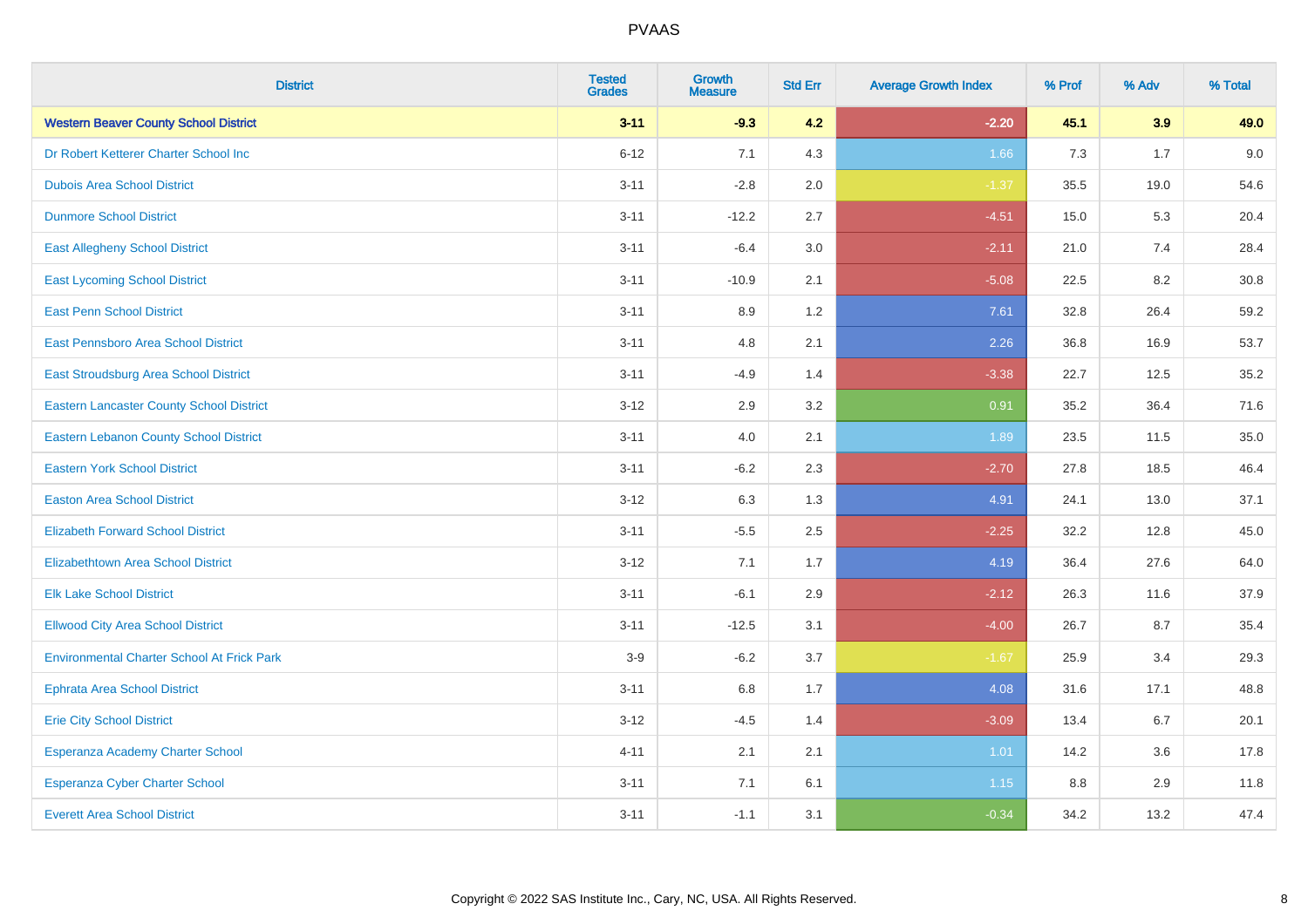| <b>District</b>                                   | <b>Tested</b><br><b>Grades</b> | <b>Growth</b><br><b>Measure</b> | <b>Std Err</b> | <b>Average Growth Index</b> | % Prof | % Adv | % Total |
|---------------------------------------------------|--------------------------------|---------------------------------|----------------|-----------------------------|--------|-------|---------|
| <b>Western Beaver County School District</b>      | $3 - 11$                       | $-9.3$                          | 4.2            | $-2.20$                     | 45.1   | 3.9   | 49.0    |
| <b>Evergreen Community Charter School</b>         | $6 - 11$                       | $-1.1$                          | 4.7            | $-0.23$                     | 34.6   | 26.9  | 61.5    |
| <b>Executive Education Academy Charter School</b> | $3 - 10$                       | $-14.6$                         | 3.0            | $-4.81$                     | 8.5    | 1.2   | 9.8     |
| <b>Exeter Township School District</b>            | $3 - 11$                       | $-1.0$                          | 1.7            | $-0.58$                     | 27.2   | 15.6  | 42.8    |
| <b>Fairfield Area School District</b>             | $3 - 11$                       | $-0.5$                          | 3.6            | $-0.13$                     | 43.9   | 6.1   | 50.0    |
| <b>Fairview School District</b>                   | $3 - 11$                       | 8.3                             | 2.4            | 3.43                        | 41.9   | 34.9  | 76.7    |
| <b>Fannett-Metal School District</b>              | $3 - 11$                       | $-22.3$                         | 4.8            | $-4.65$                     | 16.4   | 6.6   | 23.0    |
| <b>Farrell Area School District</b>               | $3 - 11$                       | $-1.9$                          | 4.2            | $-0.44$                     | 9.3    | 11.6  | 20.9    |
| <b>Ferndale Area School District</b>              | $3 - 10$                       | $-1.1$                          | 4.1            | $-0.27$                     | 21.0   | 7.9   | 29.0    |
| <b>Fleetwood Area School District</b>             | $3 - 10$                       | 10.4                            | 2.0            | 5.19                        | 31.7   | 25.8  | 57.5    |
| <b>Forbes Road School District</b>                | $3 - 11$                       | $-11.5$                         | 4.7            | $-2.43$                     | 23.1   | 10.3  | 33.3    |
| <b>Forest Area School District</b>                | $3 - 11$                       | $-1.8$                          | 4.7            | $-0.37$                     | 18.9   | 15.1  | 34.0    |
| <b>Forest City Regional School District</b>       | $3 - 12$                       | $-1.2$                          | 3.6            | $-0.33$                     | 26.5   | 8.2   | 34.7    |
| <b>Forest Hills School District</b>               | $3 - 11$                       | 1.8                             | 2.5            | 0.71                        | 28.8   | 10.3  | 39.1    |
| <b>Fort Cherry School District</b>                | $3 - 10$                       | $-0.7$                          | 3.1            | $-0.21$                     | 30.6   | 14.1  | 44.7    |
| <b>Fort Leboeuf School District</b>               | $3 - 11$                       | 3.5                             | 2.2            | 1.58                        | 32.0   | 16.8  | 48.8    |
| Fox Chapel Area School District                   | $3 - 11$                       | 17.6                            | 1.9            | 9.47                        | 22.9   | 52.0  | 74.9    |
| <b>Franklin Area School District</b>              | $3 - 11$                       | $-3.7$                          | 2.6            | $-1.43$                     | 30.5   | 5.9   | 36.4    |
| <b>Franklin Regional School District</b>          | $3 - 11$                       | 11.3                            | 1.8            | 6.13                        | 30.0   | 35.0  | 65.0    |
| <b>Frazier School District</b>                    | $3 - 11$                       | $-18.9$                         | 3.4            | $-5.49$                     | 18.3   | 1.4   | 19.7    |
| <b>Freedom Area School District</b>               | $3 - 11$                       | $-6.3$                          | 3.1            | $-2.04$                     | 22.9   | 8.4   | 31.3    |
| <b>Freeport Area School District</b>              | $3 - 10$                       | $-0.2$                          | 2.1            | $-0.10$                     | 37.4   | 29.8  | 67.2    |
| <b>Galeton Area School District</b>               | $3 - 11$                       | 5.4                             | 5.4            | 1.01                        | 33.3   | 22.2  | 55.6    |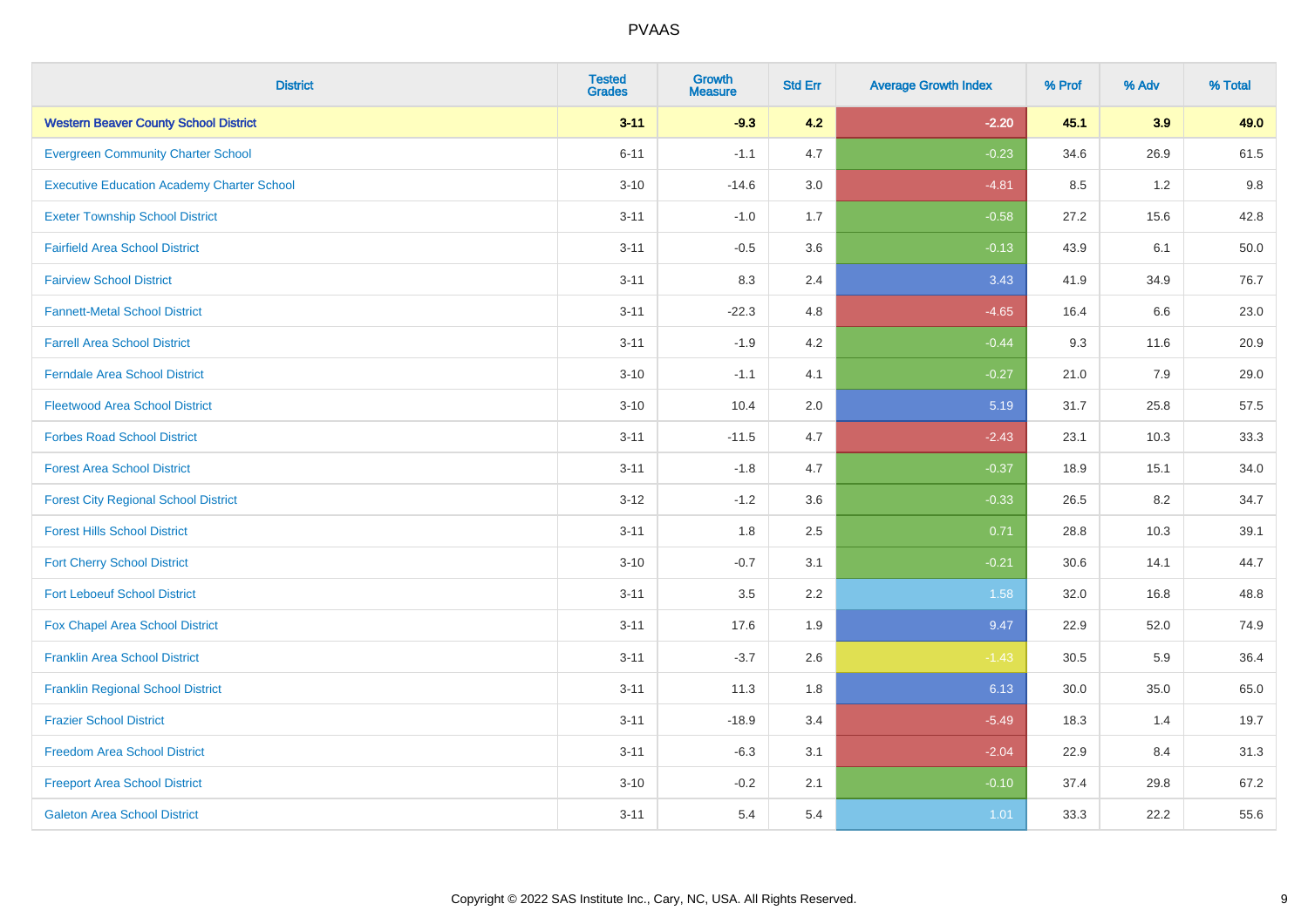| <b>District</b>                               | <b>Tested</b><br><b>Grades</b> | <b>Growth</b><br><b>Measure</b> | <b>Std Err</b> | <b>Average Growth Index</b> | % Prof | % Adv   | % Total |
|-----------------------------------------------|--------------------------------|---------------------------------|----------------|-----------------------------|--------|---------|---------|
| <b>Western Beaver County School District</b>  | $3 - 11$                       | $-9.3$                          | 4.2            | $-2.20$                     | 45.1   | 3.9     | 49.0    |
| <b>Garnet Valley School District</b>          | $3 - 10$                       | 0.2                             | 1.7            | 0.13                        | 34.9   | 26.4    | 61.3    |
| <b>Gateway School District</b>                | $3 - 11$                       | 3.1                             | 2.0            | 1.55                        | 35.7   | 18.5    | 54.2    |
| <b>General Mclane School District</b>         | $3 - 11$                       | $-10.7$                         | 2.4            | $-4.40$                     | 34.0   | 15.6    | 49.6    |
| <b>Gettysburg Area School District</b>        | $3 - 11$                       | $-6.0$                          | 2.0            | $-3.02$                     | 28.8   | 19.6    | 48.5    |
| <b>Girard School District</b>                 | $3 - 11$                       | $-12.3$                         | 2.6            | $-4.76$                     | 29.7   | 18.9    | 48.6    |
| <b>Glendale School District</b>               | $3 - 10$                       | 7.9                             | 3.5            | 2.25                        | 42.6   | 9.3     | 51.8    |
| <b>Governor Mifflin School District</b>       | $3 - 11$                       | $-4.4$                          | 1.6            | $-2.69$                     | 30.3   | 7.7     | 38.0    |
| <b>Great Valley School District</b>           | $3 - 11$                       | 5.4                             | 2.0            | 2.77                        | 33.8   | 33.5    | 67.3    |
| <b>Greater Johnstown School District</b>      | $3 - 11$                       | $-3.5$                          | 2.4            | $-1.45$                     | 10.3   | 1.3     | 11.5    |
| <b>Greater Latrobe School District</b>        | $3 - 11$                       | $-14.1$                         | 2.0            | $-7.14$                     | 41.0   | 12.6    | 53.6    |
| <b>Greater Nanticoke Area School District</b> | $3 - 12$                       | $-6.8$                          | 2.6            | $-2.58$                     | 15.2   | 8.9     | 24.1    |
| <b>Greencastle-Antrim School District</b>     | $3 - 11$                       | $-0.3$                          | 2.0            | $-0.14$                     | 30.9   | 22.2    | 53.1    |
| <b>Greensburg Salem School District</b>       | $3 - 11$                       | $-6.9$                          | 2.2            | $-3.06$                     | 30.3   | 13.3    | 43.6    |
| <b>Greenville Area School District</b>        | $3 - 11$                       | $-13.2$                         | 3.0            | $-4.45$                     | 32.1   | 4.6     | 36.7    |
| <b>Greenwood School District</b>              | $3 - 11$                       | 11.3                            | 3.6            | 3.14                        | 31.2   | 32.8    | 63.9    |
| <b>Grove City Area School District</b>        | $3 - 12$                       | $-8.8$                          | 2.3            | $-3.89$                     | 25.6   | 16.4    | 42.0    |
| <b>Halifax Area School District</b>           | $3 - 11$                       | 5.8                             | 3.5            | 1.64                        | 32.1   | 18.9    | 50.9    |
| Hamburg Area School District                  | $3 - 11$                       | 0.6                             | 2.4            | 0.25                        | 28.0   | 15.5    | 43.6    |
| <b>Hampton Township School District</b>       | $3 - 11$                       | 7.4                             | 2.0            | 3.79                        | 37.9   | 39.2    | 77.0    |
| <b>Hanover Area School District</b>           | $3 - 11$                       | $-14.7$                         | 4.7            | $-3.13$                     | 12.1   | 3.0     | 15.2    |
| <b>Hanover Public School District</b>         | $3 - 11$                       | $-12.4$                         | 2.7            | $-4.50$                     | 22.7   | $6.2\,$ | 28.9    |
| <b>Harbor Creek School District</b>           | $3 - 11$                       | 13.4                            | 2.3            | 5.80                        | 34.5   | 40.7    | 75.2    |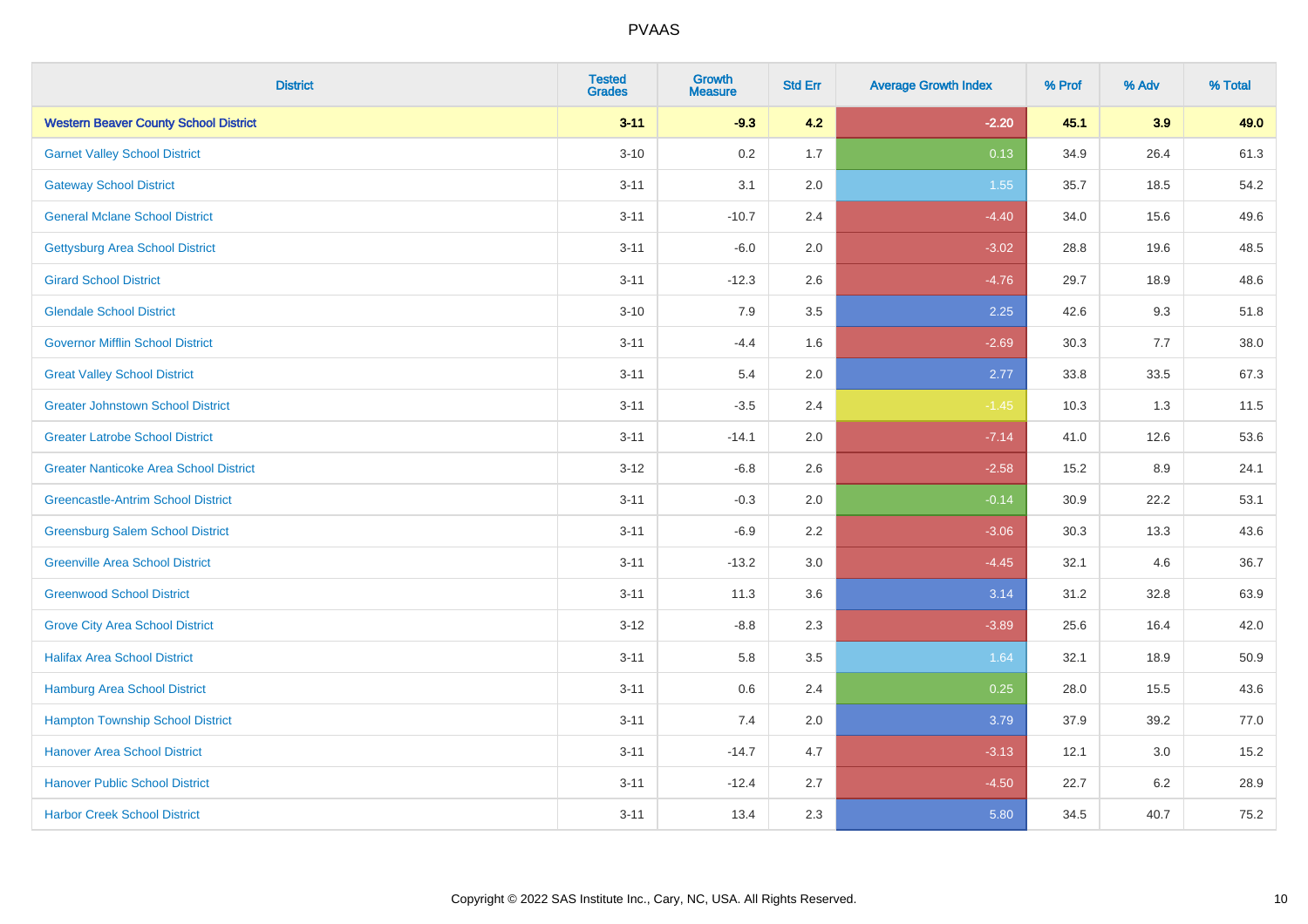| <b>District</b>                               | <b>Tested</b><br><b>Grades</b> | <b>Growth</b><br><b>Measure</b> | <b>Std Err</b> | <b>Average Growth Index</b> | % Prof | % Adv   | % Total |
|-----------------------------------------------|--------------------------------|---------------------------------|----------------|-----------------------------|--------|---------|---------|
| <b>Western Beaver County School District</b>  | $3 - 11$                       | $-9.3$                          | 4.2            | $-2.20$                     | 45.1   | 3.9     | 49.0    |
| Harmony Area School District                  | $3 - 10$                       | $-5.7$                          | 5.0            | $-1.13$                     | 33.3   | 0.0     | 33.3    |
| <b>Harrisburg City School District</b>        | $3 - 11$                       | $-0.2$                          | 2.0            | $-0.11$                     | 6.0    | 2.0     | 8.0     |
| Hatboro-Horsham School District               | $3 - 11$                       | $-2.7$                          | 1.6            | $-1.65$                     | 27.9   | 17.9    | 45.8    |
| <b>Haverford Township School District</b>     | $3 - 11$                       | 1.4                             | 1.4            | 1.05                        | 36.7   | 26.3    | 63.0    |
| <b>Hazleton Area School District</b>          | $3 - 11$                       | 6.0                             | 1.6            | 3.85                        | 20.5   | 9.0     | 29.5    |
| <b>Hempfield Area School District</b>         | $3 - 12$                       | $-10.2$                         | 1.6            | $-6.37$                     | 28.1   | 19.2    | 47.3    |
| <b>Hempfield School District</b>              | $3 - 11$                       | 13.4                            | 1.3            | 10.53                       | 29.9   | 36.8    | 66.7    |
| <b>Hermitage School District</b>              | $3 - 12$                       | 14.0                            | 2.5            | 5.59                        | 34.0   | 27.0    | 61.0    |
| <b>Highlands School District</b>              | $3 - 11$                       | $-1.3$                          | 2.3            | $-0.55$                     | 32.6   | 10.5    | 43.0    |
| <b>Hollidaysburg Area School District</b>     | $3 - 11$                       | $-2.7$                          | 1.6            | $-1.64$                     | 32.6   | 15.2    | 47.8    |
| <b>Homer-Center School District</b>           | $3 - 11$                       | 8.8                             | 3.5            | 2.53                        | 38.0   | 17.7    | 55.8    |
| Hope For Hyndman Charter School               | $3 - 11$                       | 5.1                             | 5.8            | 0.88                        | 14.3   | 7.1     | 21.4    |
| <b>Hopewell Area School District</b>          | $3 - 11$                       | 0.8                             | 2.6            | 0.31                        | 34.5   | 12.4    | 46.9    |
| Huntingdon Area School District               | $3 - 11$                       | 5.8                             | 2.6            | 2.28                        | 27.8   | 17.4    | 45.2    |
| Imhotep Institute Charter High School         | $9 - 11$                       | $-17.6$                         | 5.8            | $-3.03$                     | 15.4   | $0.0\,$ | 15.4    |
| <b>Indiana Area School District</b>           | $3 - 11$                       | 12.0                            | 2.0            | 5.98                        | 30.0   | 30.4    | 60.3    |
| <b>Innovative Arts Academy Charter School</b> | $6 - 11$                       | $-7.2$                          | 2.5            | $-2.83$                     | 2.0    | 0.0     | 2.0     |
| Insight PA Cyber Charter School               | $3 - 11$                       | $-9.4$                          | 5.8            | $-1.62$                     | 25.6   | 4.6     | 30.2    |
| <b>Interboro School District</b>              | $3 - 12$                       | $-8.4$                          | 2.0            | $-4.27$                     | 27.6   | 6.4     | 34.1    |
| <b>Iroquois School District</b>               | $3 - 11$                       | 13.6                            | 2.8            | 4.83                        | 33.3   | 16.0    | 49.4    |
| Jamestown Area School District                | $3 - 11$                       | $-9.5$                          | 4.1            | $-2.33$                     | 41.5   | 4.9     | 46.3    |
| Jeannette City School District                | $3 - 11$                       | $-0.7$                          | 3.4            | $-0.20$                     | 26.8   | 4.1     | 30.9    |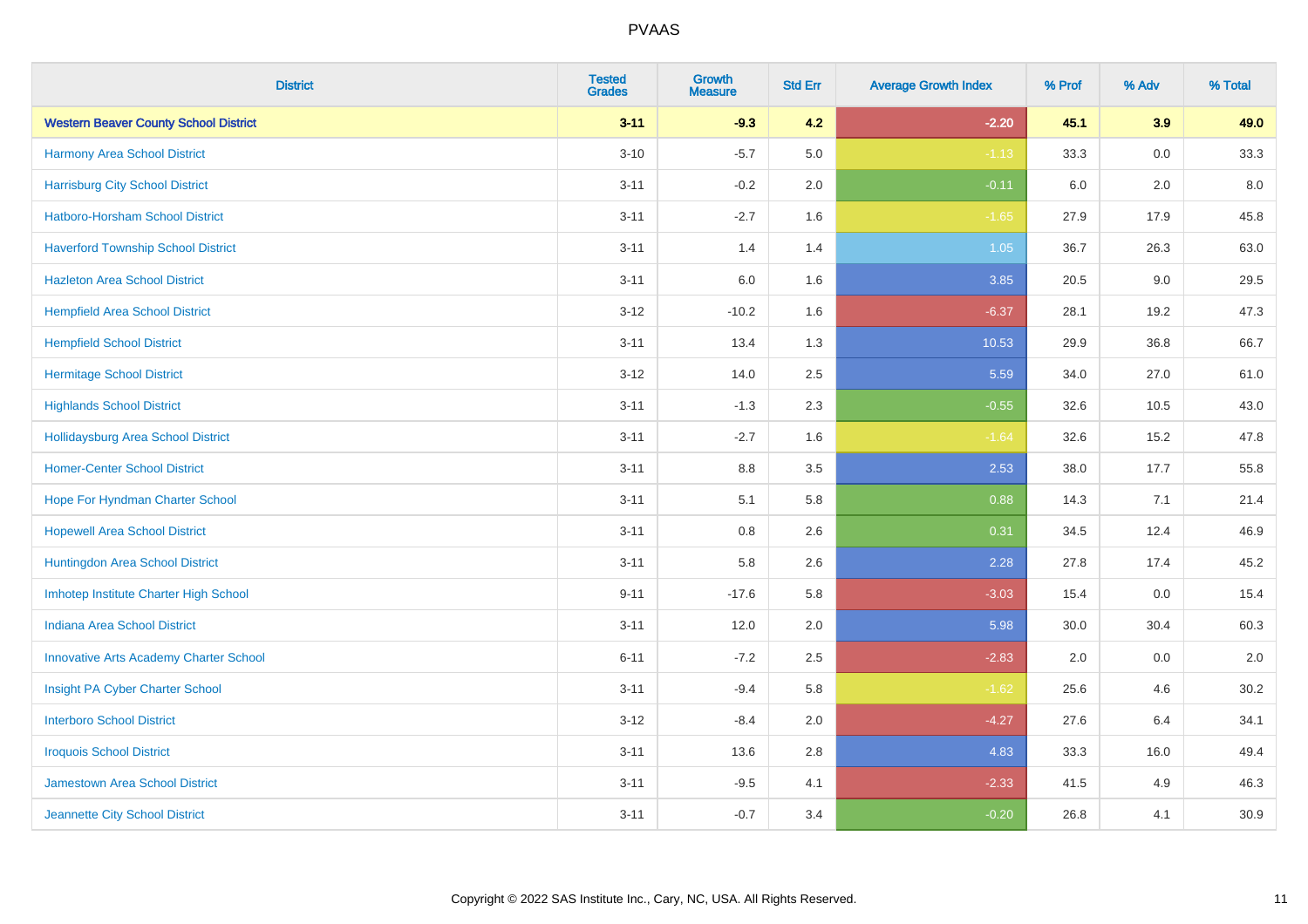| <b>District</b>                                 | <b>Tested</b><br><b>Grades</b> | Growth<br><b>Measure</b> | <b>Std Err</b> | <b>Average Growth Index</b> | % Prof | % Adv   | % Total |
|-------------------------------------------------|--------------------------------|--------------------------|----------------|-----------------------------|--------|---------|---------|
| <b>Western Beaver County School District</b>    | $3 - 11$                       | $-9.3$                   | 4.2            | $-2.20$                     | 45.1   | 3.9     | 49.0    |
| Jefferson County-Dubois AVTS                    | $9 - 11$                       | $-11.7$                  | 3.1            | $-3.72$                     | 17.6   | 2.8     | 20.4    |
| Jefferson-Morgan School District                | $3 - 10$                       | $-12.0$                  | 3.9            | $-3.09$                     | 28.6   | 6.1     | 34.7    |
| <b>Jenkintown School District</b>               | $3 - 11$                       | $-7.9$                   | 4.1            | $-1.92$                     | 34.1   | 27.3    | 61.4    |
| <b>Jersey Shore Area School District</b>        | $3 - 11$                       | 0.7                      | 2.5            | 0.27                        | 39.3   | 13.6    | 52.9    |
| Jim Thorpe Area School District                 | $3 - 11$                       | $-10.9$                  | 2.4            | $-4.48$                     | 19.5   | $6.0\,$ | 25.5    |
| Johnsonburg Area School District                | $3 - 11$                       | 5.0                      | 3.9            | 1.27                        | 35.5   | 11.8    | 47.4    |
| <b>Juniata County School District</b>           | $3 - 12$                       | 7.7                      | 2.0            | 3.81                        | 22.9   | 18.9    | 41.8    |
| Juniata Valley School District                  | $3 - 11$                       | 1.6                      | 3.2            | 0.51                        | 23.1   | 9.4     | 32.5    |
| <b>Kane Area School District</b>                | $3 - 10$                       | 8.8                      | 2.9            | 3.07                        | 31.4   | 19.8    | 51.2    |
| <b>Karns City Area School District</b>          | $3 - 11$                       | $-7.2$                   | 2.6            | $-2.71$                     | 26.4   | 20.8    | 47.2    |
| <b>Kennett Consolidated School District</b>     | $3 - 11$                       | $-10.4$                  | 1.7            | $-6.27$                     | 28.7   | 14.0    | 42.7    |
| <b>Keystone Central School District</b>         | $3 - 11$                       | 3.6                      | 1.8            | 2.04                        | 27.1   | 14.6    | 41.8    |
| <b>Keystone Education Center Charter School</b> | $3 - 12$                       | $-6.5$                   | 5.1            | $-1.28$                     | 0.0    | 0.0     | $0.0\,$ |
| <b>Keystone Oaks School District</b>            | $3 - 11$                       | $-7.2$                   | 2.3            | $-3.14$                     | 30.0   | 11.1    | 41.0    |
| <b>Keystone School District</b>                 | $3 - 11$                       | 7.8                      | 5.7            | 1.37                        | 35.0   | 45.0    | 80.0    |
| <b>KIPP Dubois Charter School</b>               | $9 - 10$                       | $-3.0$                   | 3.1            | $-0.95$                     | 10.0   | 0.0     | 10.0    |
| <b>Kiski Area School District</b>               | $3 - 11$                       | $-4.0$                   | 2.0            | $-1.99$                     | 23.1   | 18.2    | 41.3    |
| <b>Kutztown Area School District</b>            | $3 - 12$                       | 9.3                      | 2.8            | 3.34                        | 38.5   | 14.6    | 53.2    |
| La Academia Partnership Charter School          | $6 - 11$                       | $-15.5$                  | 5.7            | $-2.70$                     | 2.3    | 0.0     | 2.3     |
| Lackawanna Trail School District                | $3 - 10$                       | $-11.0$                  | 3.3            | $-3.35$                     | 13.1   | 18.0    | 31.2    |
| <b>Lakeland School District</b>                 | $3 - 11$                       | 13.3                     | 2.8            | 4.80                        | 22.2   | 21.2    | 43.4    |
| <b>Lake-Lehman School District</b>              | $3 - 11$                       | 14.9                     | 2.8            | 5.34                        | 25.8   | 22.5    | 48.3    |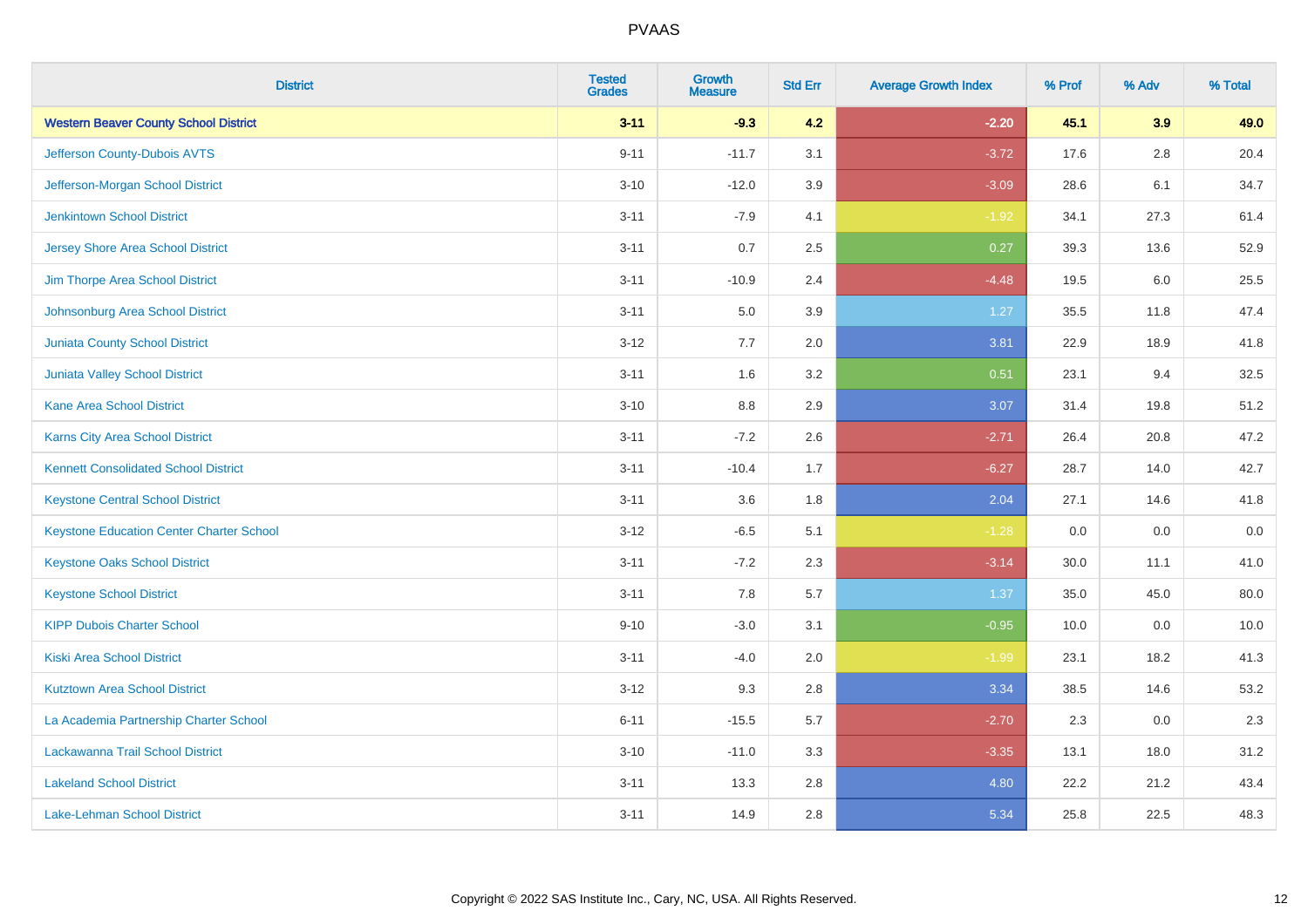| <b>District</b>                                    | <b>Tested</b><br><b>Grades</b> | <b>Growth</b><br><b>Measure</b> | <b>Std Err</b> | <b>Average Growth Index</b> | % Prof | % Adv | % Total |
|----------------------------------------------------|--------------------------------|---------------------------------|----------------|-----------------------------|--------|-------|---------|
| <b>Western Beaver County School District</b>       | $3 - 11$                       | $-9.3$                          | 4.2            | $-2.20$                     | 45.1   | 3.9   | 49.0    |
| <b>Lakeview School District</b>                    | $3 - 11$                       | $-1.9$                          | 3.5            | $-0.53$                     | 41.5   | 12.3  | 53.8    |
| <b>Lampeter-Strasburg School District</b>          | $3 - 12$                       | 11.0                            | 1.9            | 5.69                        | 35.4   | 32.3  | 67.7    |
| <b>Lancaster School District</b>                   | $3 - 12$                       | $-10.0$                         | 1.4            | $-7.22$                     | 9.0    | 3.9   | 12.8    |
| <b>Laurel Highlands School District</b>            | $3 - 11$                       | $-3.8$                          | 2.3            | $-1.63$                     | 20.9   | 14.6  | 35.4    |
| <b>Laurel School District</b>                      | $3 - 11$                       | 13.0                            | 3.1            | 4.19                        | 30.3   | 15.7  | 46.1    |
| <b>Lawrence County CTC</b>                         | $10 - 11$                      | $-9.8$                          | 3.7            | $-2.68$                     | 7.3    | 0.0   | 7.3     |
| <b>Lebanon School District</b>                     | $3 - 11$                       | $-1.2$                          | 1.9            | $-0.63$                     | 15.2   | 6.4   | 21.6    |
| Leechburg Area School District                     | $3 - 11$                       | 7.0                             | 3.9            | 1.79                        | 37.7   | 4.9   | 42.6    |
| Lehigh Career & Technical Institute                | $10 - 12$                      | $-0.7$                          | 6.3            | $-0.11$                     | 36.4   | 4.6   | 40.9    |
| Lehigh Valley Academy Regional Charter School      | $3 - 11$                       | $-5.9$                          | 3.0            | $-1.98$                     | 20.0   | 7.7   | 27.7    |
| Lehigh Valley Charter High School For The Arts     | $9 - 10$                       | $-11.8$                         | 2.5            | $-4.76$                     | 28.9   | 5.7   | 34.6    |
| <b>Lehighton Area School District</b>              | $3 - 11$                       | 11.4                            | 2.4            | 4.84                        | 30.5   | 24.9  | 55.3    |
| <b>Lewisburg Area School District</b>              | $3 - 11$                       | 1.7                             | 2.4            | 0.72                        | 35.9   | 35.9  | 71.8    |
| <b>Ligonier Valley School District</b>             | $3 - 11$                       | $-10.8$                         | 3.1            | $-3.43$                     | 34.1   | 5.8   | 39.9    |
| <b>Lincoln Leadership Academy Charter School</b>   | $3 - 12$                       | $-7.4$                          | 3.7            | $-1.99$                     | 6.4    | 2.1   | 8.5     |
| <b>Lincoln Park Performing Arts Charter School</b> | $7 - 11$                       | $-14.9$                         | 2.7            | $-5.45$                     | 39.3   | 8.9   | 48.2    |
| <b>Line Mountain School District</b>               | $3 - 11$                       | 11.7                            | 3.9            | 3.01                        | 40.4   | 42.3  | 82.7    |
| <b>Littlestown Area School District</b>            | $3 - 11$                       | 28.7                            | 2.4            | 11.83                       | 38.4   | 29.3  | 67.7    |
| <b>Lower Dauphin School District</b>               | $3 - 11$                       | 5.3                             | 1.8            | 3.03                        | 30.6   | 26.8  | 57.5    |
| <b>Lower Merion School District</b>                | $3 - 11$                       | 18.9                            | 1.2            | 15.42                       | 29.4   | 48.6  | 78.0    |
| <b>Lower Moreland Township School District</b>     | $3 - 11$                       | 8.7                             | 2.0            | 4.35                        | 38.2   | 33.2  | 71.4    |
| <b>Loyalsock Township School District</b>          | $3 - 12$                       | 26.7                            | 2.7            | 9.92                        | 36.8   | 35.1  | 71.9    |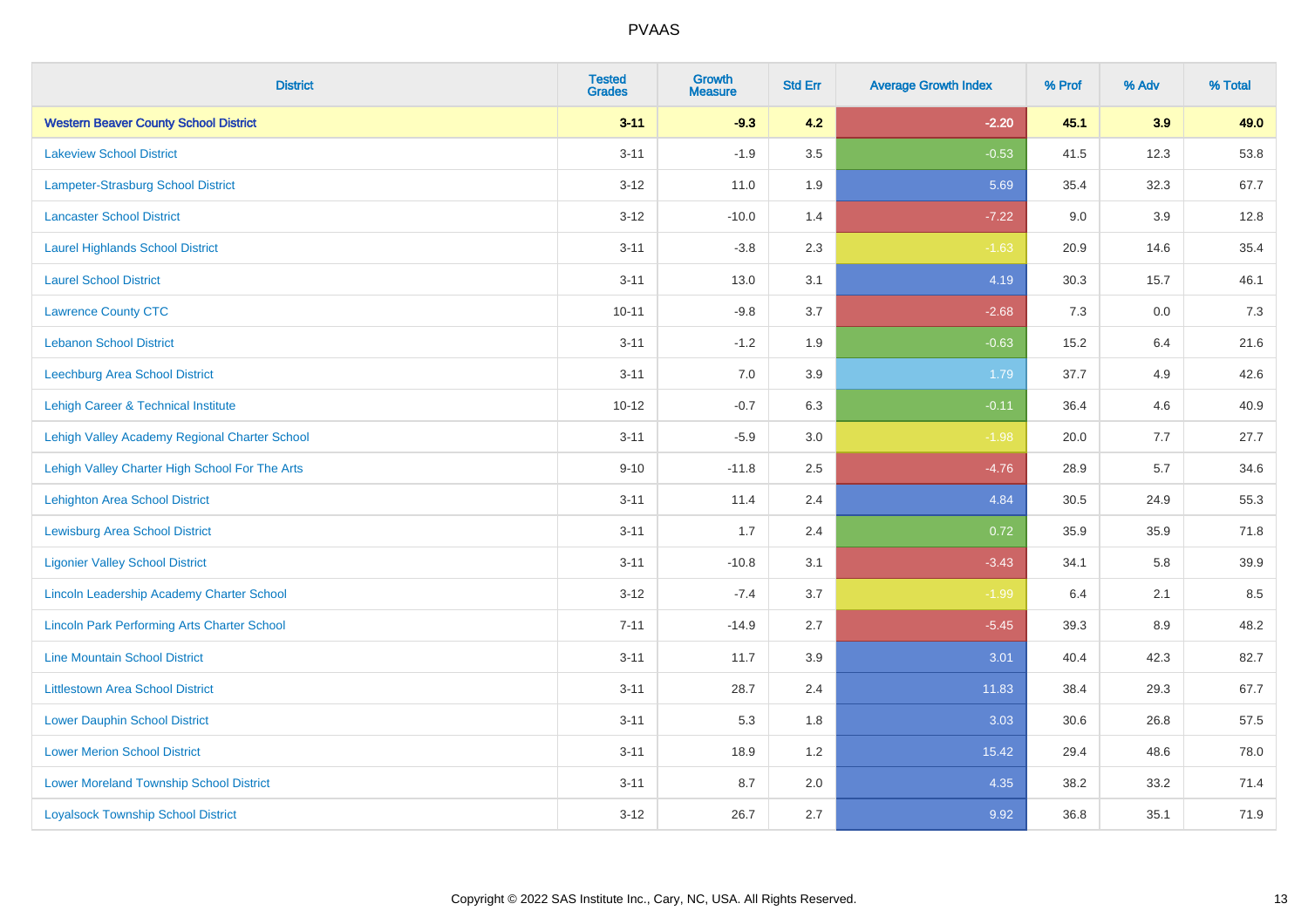| <b>District</b>                                | <b>Tested</b><br><b>Grades</b> | <b>Growth</b><br><b>Measure</b> | <b>Std Err</b> | <b>Average Growth Index</b> | % Prof | % Adv   | % Total  |
|------------------------------------------------|--------------------------------|---------------------------------|----------------|-----------------------------|--------|---------|----------|
| <b>Western Beaver County School District</b>   | $3 - 11$                       | $-9.3$                          | 4.2            | $-2.20$                     | 45.1   | 3.9     | 49.0     |
| <b>Mahanoy Area School District</b>            | $3 - 10$                       | $-3.4$                          | 3.1            | $-1.07$                     | 21.4   | $8.6\,$ | $30.0\,$ |
| <b>Manheim Central School District</b>         | $3 - 11$                       | 12.8                            | 2.0            | 6.52                        | 27.8   | 35.4    | 63.2     |
| <b>Manheim Township School District</b>        | $3 - 12$                       | 10.9                            | 1.5            | 7.51                        | 30.9   | 31.0    | 61.9     |
| <b>Marion Center Area School District</b>      | $3 - 10$                       | 0.8                             | 2.9            | 0.27                        | 23.3   | 11.1    | 34.4     |
| Maritime Academy Charter School                | $3 - 10$                       | 13.2                            | 3.1            | 4.29                        | 24.0   | 1.3     | 25.3     |
| <b>Marple Newtown School District</b>          | $3 - 11$                       | 20.6                            | 2.3            | 8.95                        | 31.1   | 42.7    | 73.8     |
| <b>Mars Area School District</b>               | $3 - 10$                       | 6.6                             | 1.9            | 3.45                        | 36.7   | 32.4    | 69.1     |
| <b>MaST Community Charter School</b>           | $3 - 10$                       | $-0.9$                          | 2.5            | $-0.34$                     | 25.0   | 21.6    | 46.6     |
| <b>MaST Community Charter School II</b>        | $3 - 10$                       | 1.4                             | 3.0            | 0.45                        | 16.1   | 4.6     | 20.7     |
| Mastery Charter High School-Lenfest Campus     | $7 - 11$                       | $-1.8$                          | 5.8            | $-0.30$                     | 26.3   | 0.0     | 26.3     |
| <b>Mastery Charter School - Gratz Campus</b>   | $7 - 10$                       | $-9.5$                          | 4.6            | $-2.09$                     | 0.0    | 3.4     | 3.4      |
| <b>Mastery Charter School - Hardy Williams</b> | $3 - 11$                       | 6.6                             | 3.0            | 2.21                        | 24.7   | 1.2     | 25.9     |
| Mastery Charter School - Pickett Campus        | $6 - 10$                       | 2.7                             | 4.2            | 0.65                        | 20.6   | 0.0     | 20.6     |
| Mastery Charter School - Shoemaker Campus      | $7 - 10$                       | $-2.3$                          | 2.8            | $-0.81$                     | 10.1   | 3.7     | 13.8     |
| <b>Mastery Charter School - Thomas Campus</b>  | $3 - 10$                       | 7.9                             | 5.7            | 1.39                        | 12.5   | $0.0\,$ | 12.5     |
| <b>Mcguffey School District</b>                | $3 - 11$                       | $-12.1$                         | 3.0            | $-4.06$                     | 12.8   | 5.9     | 18.6     |
| <b>Mckeesport Area School District</b>         | $3 - 12$                       | 4.6                             | 2.2            | 2.14                        | 21.1   | 4.4     | 25.5     |
| Mechanicsburg Area School District             | $3 - 11$                       | $-5.7$                          | 1.6            | $-3.48$                     | 35.1   | 16.0    | 51.2     |
| <b>Mercer Area School District</b>             | $3 - 11$                       | 2.2                             | 3.1            | 0.70                        | 24.4   | 11.8    | 36.2     |
| <b>Methacton School District</b>               | $3 - 11$                       | 11.0                            | 1.6            | 6.94                        | 36.0   | 33.6    | 69.6     |
| Meyersdale Area School District                | $3 - 11$                       | $-16.1$                         | 3.3            | $-4.94$                     | 20.3   | 5.8     | 26.1     |
| <b>Mid Valley School District</b>              | $3 - 10$                       | $-11.1$                         | 2.7            | $-4.07$                     | 28.3   | 8.1     | 36.4     |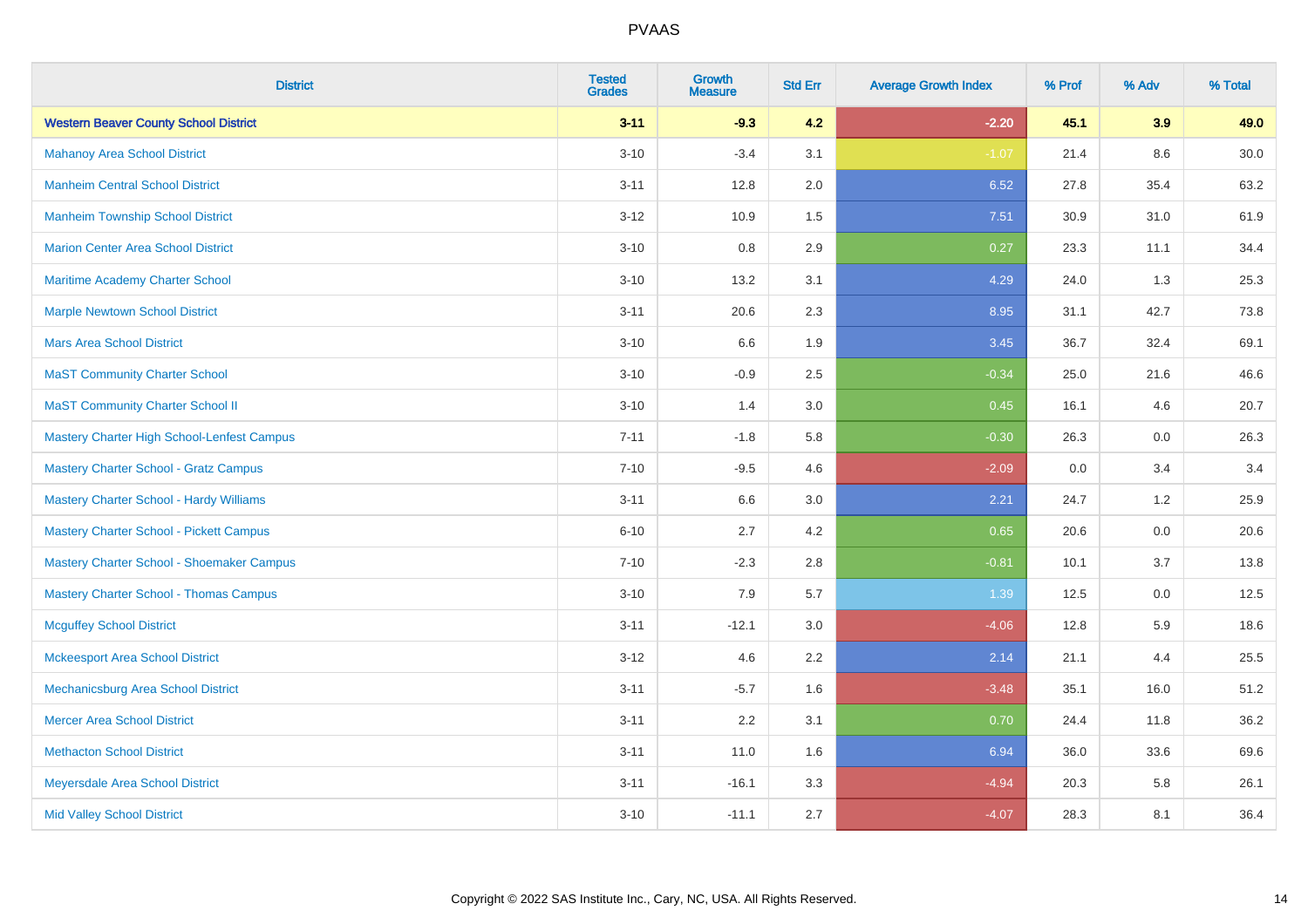| <b>District</b>                              | <b>Tested</b><br><b>Grades</b> | Growth<br><b>Measure</b> | <b>Std Err</b> | <b>Average Growth Index</b> | % Prof | % Adv | % Total |
|----------------------------------------------|--------------------------------|--------------------------|----------------|-----------------------------|--------|-------|---------|
| <b>Western Beaver County School District</b> | $3 - 11$                       | $-9.3$                   | 4.2            | $-2.20$                     | 45.1   | 3.9   | 49.0    |
| <b>Middletown Area School District</b>       | $3 - 11$                       | $-3.4$                   | 2.4            | $-1.44$                     | 34.3   | 15.2  | 49.4    |
| <b>Midd-West School District</b>             | $3 - 11$                       | 3.6                      | 2.6            | 1.42                        | 28.6   | 25.0  | 53.6    |
| <b>Mifflin County School District</b>        | $3 - 11$                       | 12.3                     | 1.6            | 7.69                        | 35.1   | 15.1  | 50.3    |
| Mifflinburg Area School District             | $3 - 11$                       | $-6.0$                   | 2.1            | $-2.87$                     | 32.7   | 13.3  | 46.0    |
| <b>Millcreek Township School District</b>    | $3 - 11$                       | 9.1                      | 1.4            | 6.61                        | 34.5   | 30.1  | 64.6    |
| Millersburg Area School District             | $3 - 11$                       | $-6.6$                   | 3.4            | $-1.92$                     | 24.1   | 10.3  | 34.5    |
| <b>Millville Area School District</b>        | $3 - 12$                       | $-5.6$                   | 4.4            | $-1.26$                     | 31.4   | 11.4  | 42.9    |
| <b>Milton Area School District</b>           | $3 - 11$                       | $-10.1$                  | 2.5            | $-4.04$                     | 23.0   | 11.3  | 34.2    |
| <b>Minersville Area School District</b>      | $3 - 11$                       | $-2.9$                   | 3.4            | $-0.86$                     | 27.4   | 9.7   | 37.1    |
| <b>Mohawk Area School District</b>           | $3 - 11$                       | $-10.5$                  | 2.8            | $-3.75$                     | 35.1   | 10.6  | 45.7    |
| <b>Monessen City School District</b>         | $3 - 10$                       | $-3.9$                   | 5.6            | $-0.69$                     | 21.0   | 10.5  | 31.6    |
| <b>Moniteau School District</b>              | $3 - 11$                       | $-11.8$                  | 2.9            | $-4.07$                     | 22.6   | 5.0   | 27.6    |
| <b>Montgomery Area School District</b>       | $3 - 11$                       | $-5.8$                   | 3.2            | $-1.83$                     | 25.0   | 11.5  | 36.5    |
| <b>Montour School District</b>               | $3 - 11$                       | $-6.1$                   | 2.1            | $-2.95$                     | 31.8   | 23.6  | 55.3    |
| <b>Montoursville Area School District</b>    | $3 - 12$                       | $-8.4$                   | 2.6            | $-3.17$                     | 38.8   | 18.2  | 57.0    |
| <b>Montrose Area School District</b>         | $3 - 10$                       | 12.3                     | 2.8            | 4.41                        | 37.8   | 28.9  | 66.7    |
| <b>Moon Area School District</b>             | $3 - 11$                       | 1.5                      | 1.8            | 0.86                        | 34.5   | 25.5  | 60.0    |
| Morrisville Borough School District          | $3 - 11$                       | $-13.1$                  | 3.7            | $-3.52$                     | 4.9    | 1.6   | 6.6     |
| <b>Moshannon Valley School District</b>      | $3 - 10$                       | $-5.1$                   | 4.6            | $-1.12$                     | 25.0   | 12.5  | 37.5    |
| <b>Mount Carmel Area School District</b>     | $3 - 11$                       | $-7.9$                   | 2.3            | $-3.38$                     | 18.2   | 4.4   | 22.6    |
| <b>Mount Pleasant Area School District</b>   | $3 - 11$                       | $-5.4$                   | 2.3            | $-2.37$                     | 33.3   | 8.7   | 42.0    |
| <b>Mount Union Area School District</b>      | $3 - 10$                       | $-2.5$                   | 2.8            | $-0.89$                     | 19.8   | 5.8   | 25.6    |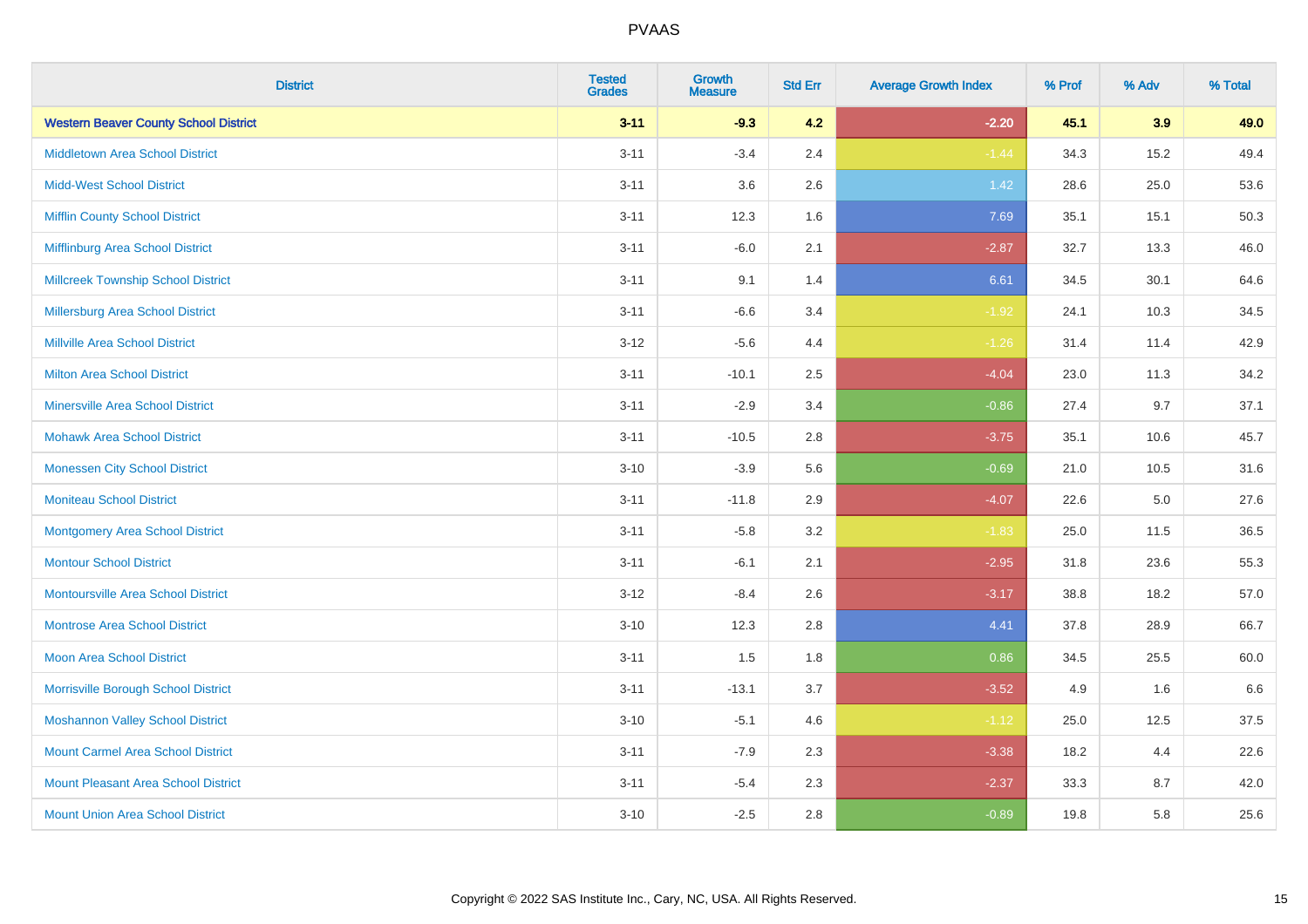| <b>District</b>                              | <b>Tested</b><br><b>Grades</b> | <b>Growth</b><br><b>Measure</b> | <b>Std Err</b> | <b>Average Growth Index</b> | % Prof | % Adv | % Total |
|----------------------------------------------|--------------------------------|---------------------------------|----------------|-----------------------------|--------|-------|---------|
| <b>Western Beaver County School District</b> | $3 - 11$                       | $-9.3$                          | 4.2            | $-2.20$                     | 45.1   | 3.9   | 49.0    |
| <b>Mountain View School District</b>         | $3 - 11$                       | 24.2                            | 3.4            | 7.20                        | 45.8   | 37.3  | 83.0    |
| Mt Lebanon School District                   | $3 - 11$                       | 2.4                             | 1.3            | 1.79                        | 39.3   | 37.4  | 76.8    |
| <b>Muhlenberg School District</b>            | $3 - 10$                       | $-17.8$                         | 1.9            | $-9.34$                     | 12.4   | 4.6   | 17.0    |
| <b>Multicultural Academy Charter School</b>  | $9 - 11$                       | 6.0                             | 3.4            | 1.77                        | 12.3   | 0.0   | 12.3    |
| <b>Muncy School District</b>                 | $3 - 11$                       | 6.9                             | 3.3            | 2.12                        | 37.6   | 18.8  | 56.4    |
| <b>Nazareth Area School District</b>         | $3 - 11$                       | $-2.5$                          | 1.7            | $-1.53$                     | 29.2   | 24.6  | 53.8    |
| <b>Neshaminy School District</b>             | $3 - 11$                       | $8.6\,$                         | 1.3            | 6.56                        | 31.3   | 23.9  | 55.2    |
| <b>Neshannock Township School District</b>   | $3 - 10$                       | $-12.5$                         | 2.7            | $-4.73$                     | 29.0   | 13.0  | 42.0    |
| <b>New Brighton Area School District</b>     | $3 - 11$                       | $-2.1$                          | 3.2            | $-0.65$                     | 31.5   | 11.1  | 42.6    |
| <b>New Castle Area School District</b>       | $3 - 12$                       | $-13.6$                         | 2.3            | $-5.99$                     | 17.6   | 2.0   | 19.5    |
| <b>New Foundations Charter School</b>        | $3 - 11$                       | $0.6\,$                         | 2.2            | 0.29                        | 22.4   | 4.0   | 26.4    |
| New Hope-Solebury School District            | $3 - 11$                       | 28.8                            | 2.9            | 9.77                        | 31.6   | 50.0  | 81.6    |
| New Kensington-Arnold School District        | $3 - 11$                       | $-5.8$                          | 3.2            | $-1.80$                     | 10.8   | 1.2   | 12.0    |
| <b>Newport School District</b>               | $3 - 12$                       | $3.8\,$                         | 3.3            | 1.17                        | 38.8   | 10.4  | 49.2    |
| <b>Norristown Area School District</b>       | $3 - 12$                       | $-25.4$                         | 1.7            | $-15.35$                    | 10.6   | 1.8   | 12.4    |
| <b>North Allegheny School District</b>       | $3 - 11$                       | 18.0                            | 1.3            | 14.25                       | 30.5   | 42.9  | 73.4    |
| <b>North Clarion County School District</b>  | $3 - 12$                       | 3.4                             | 4.1            | 0.83                        | 45.0   | 18.8  | 63.8    |
| <b>North East School District</b>            | $3 - 11$                       | $-5.3$                          | 2.7            | $-1.97$                     | 31.7   | 24.8  | 56.4    |
| <b>North Hills School District</b>           | $3 - 11$                       | $-15.8$                         | 1.8            | $-8.84$                     | 26.4   | 19.8  | 46.2    |
| <b>North Penn School District</b>            | $3 - 11$                       | 17.6                            | 1.0            | 17.53                       | 30.8   | 35.7  | 66.4    |
| <b>North Pocono School District</b>          | $3 - 11$                       | 13.1                            | 3.7            | 3.54                        | 31.4   | 33.3  | 64.7    |
| North Schuylkill School District             | $3 - 11$                       | $-4.7$                          | 2.2            | $-2.16$                     | 20.2   | 11.7  | 31.9    |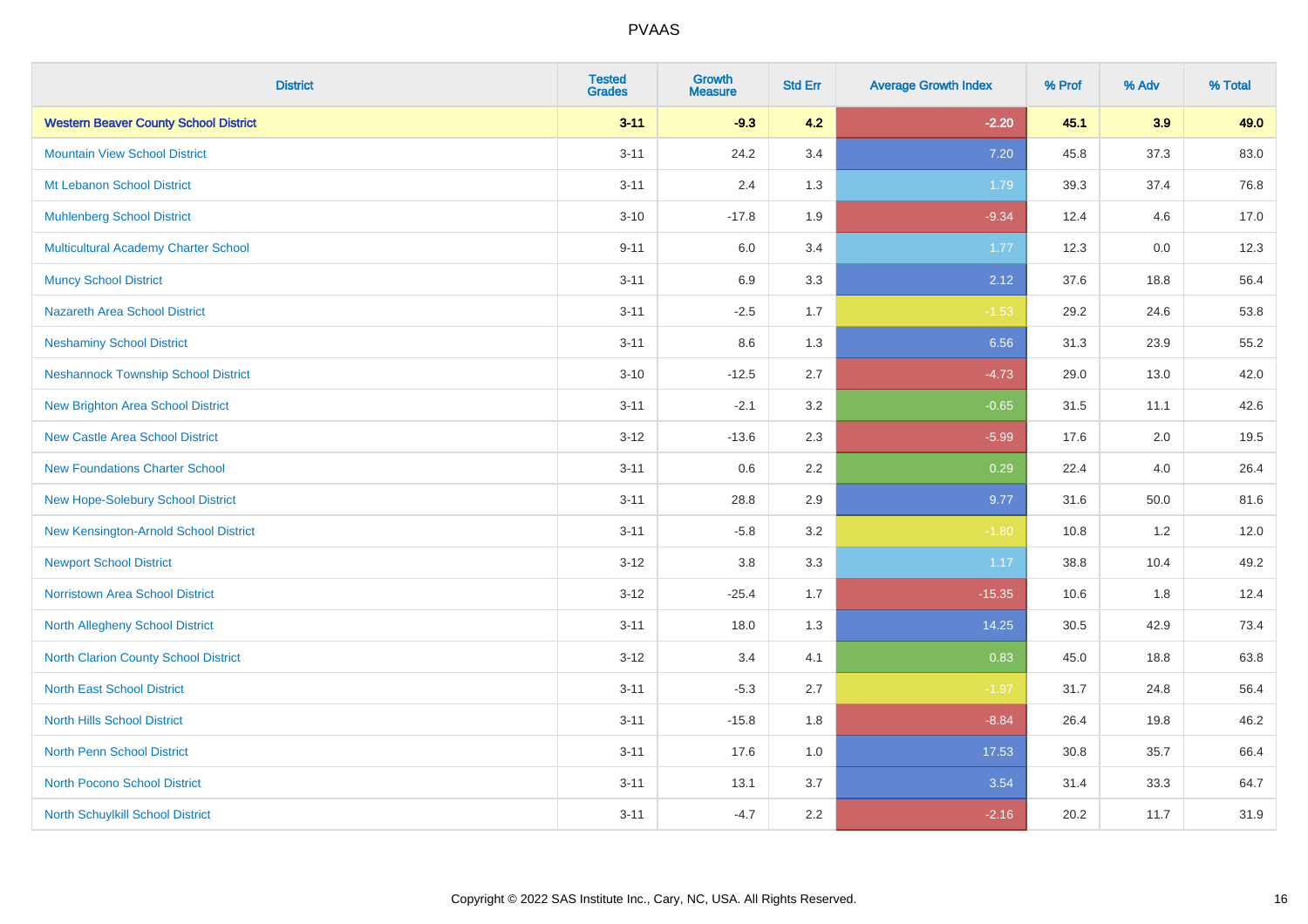| <b>District</b>                              | <b>Tested</b><br><b>Grades</b> | Growth<br><b>Measure</b> | <b>Std Err</b> | <b>Average Growth Index</b> | % Prof | % Adv | % Total |
|----------------------------------------------|--------------------------------|--------------------------|----------------|-----------------------------|--------|-------|---------|
| <b>Western Beaver County School District</b> | $3 - 11$                       | $-9.3$                   | 4.2            | $-2.20$                     | 45.1   | 3.9   | 49.0    |
| <b>North Star School District</b>            | $3 - 11$                       | 1.1                      | 3.3            | 0.34                        | 26.2   | 20.0  | 46.2    |
| Northampton Area School District             | $3 - 11$                       | 3.2                      | 1.5            | 2.05                        | 29.8   | 17.9  | 47.7    |
| <b>Northeast Bradford School District</b>    | $3 - 10$                       | $-5.0$                   | 3.7            | $-1.35$                     | 30.6   | 4.8   | 35.5    |
| Northeastern York School District            | $3 - 11$                       | 3.8                      | 1.8            | 2.11                        | 32.7   | 21.0  | 53.7    |
| Northern Bedford County School District      | $3 - 11$                       | $-2.3$                   | 3.3            | $-0.69$                     | 26.2   | 16.9  | 43.1    |
| <b>Northern Cambria School District</b>      | $3 - 11$                       | $-0.3$                   | 3.4            | $-0.09$                     | 26.5   | 1.2   | 27.7    |
| Northern Lebanon School District             | $3 - 11$                       | $-0.7$                   | 2.3            | $-0.29$                     | 18.8   | 6.8   | 25.6    |
| Northern Lehigh School District              | $3 - 12$                       | 6.1                      | 2.5            | 2.42                        | 21.4   | 18.0  | 39.3    |
| <b>Northern Potter School District</b>       | $3 - 12$                       | $6.8\,$                  | 4.6            | 1.48                        | 30.6   | 11.1  | 41.7    |
| Northern Tioga School District               | $3 - 12$                       | 6.8                      | 2.6            | 2.64                        | 25.0   | 16.9  | 41.9    |
| Northern York County School District         | $3 - 11$                       | 8.4                      | 1.8            | 4.63                        | 24.3   | 23.1  | 47.4    |
| <b>Northgate School District</b>             | $3 - 11$                       | $-3.0$                   | 3.4            | $-0.85$                     | 35.6   | 6.8   | 42.4    |
| <b>Northwest Area School District</b>        | $3 - 10$                       | $-3.2$                   | 3.3            | $-0.97$                     | 30.4   | 13.0  | 43.5    |
| Northwestern Lehigh School District          | $3 - 11$                       | $-2.4$                   | 2.1            | $-1.14$                     | 41.7   | 17.9  | 59.5    |
| <b>Northwestern School District</b>          | $3 - 11$                       | $-14.6$                  | 3.2            | $-4.51$                     | 32.5   | 13.7  | 46.2    |
| <b>Norwin School District</b>                | $3 - 11$                       | $-1.1$                   | 1.6            | $-0.70$                     | 37.7   | 27.6  | 65.2    |
| <b>Octorara Area School District</b>         | $3 - 11$                       | $-7.5$                   | 3.2            | $-2.35$                     | 26.1   | 17.0  | 43.2    |
| Oil City Area School District                | $3 - 11$                       | 8.6                      | 2.4            | 3.56                        | 29.1   | 13.1  | 42.2    |
| <b>Old Forge School District</b>             | $3 - 12$                       | $-11.3$                  | 3.1            | $-3.62$                     | 28.6   | 13.2  | 41.8    |
| <b>Oley Valley School District</b>           | $3 - 11$                       | 1.4                      | 2.4            | 0.56                        | 37.4   | 23.9  | 61.4    |
| <b>Oswayo Valley School District</b>         | $3 - 12$                       | 9.9                      | 5.1            | 1.93                        | 26.5   | 44.1  | 70.6    |
| <b>Otto-Eldred School District</b>           | $3 - 11$                       | $-0.5$                   | 3.5            | $-0.13$                     | 35.8   | 10.5  | 46.3    |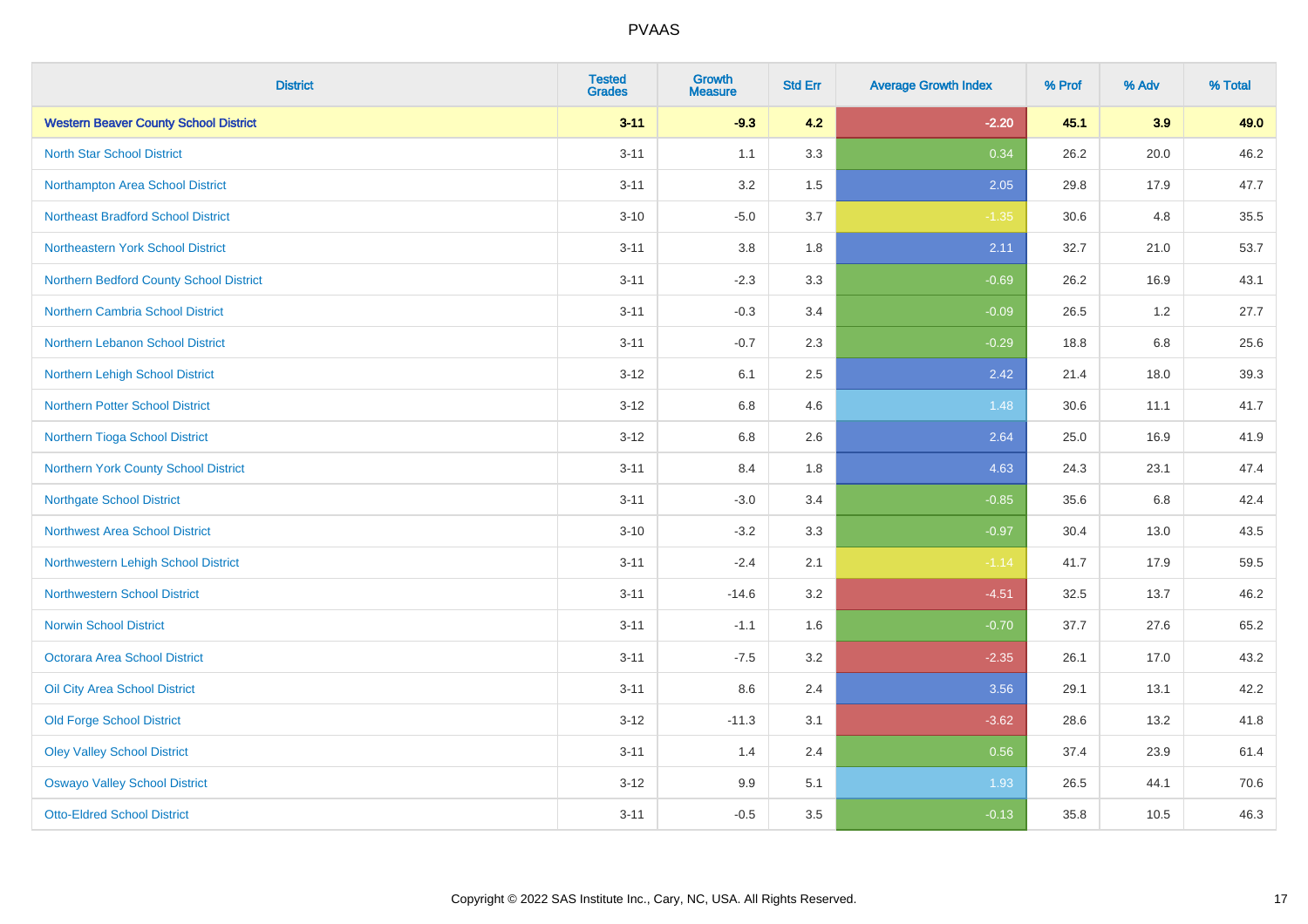| <b>District</b>                               | <b>Tested</b><br><b>Grades</b> | Growth<br><b>Measure</b> | <b>Std Err</b> | <b>Average Growth Index</b> | % Prof | % Adv | % Total |
|-----------------------------------------------|--------------------------------|--------------------------|----------------|-----------------------------|--------|-------|---------|
| <b>Western Beaver County School District</b>  | $3 - 11$                       | $-9.3$                   | 4.2            | $-2.20$                     | 45.1   | 3.9   | 49.0    |
| <b>Owen J Roberts School District</b>         | $3 - 11$                       | $-3.5$                   | 1.5            | $-2.27$                     | 36.8   | 24.4  | 61.2    |
| <b>Oxford Area School District</b>            | $3 - 11$                       | $-3.1$                   | 1.8            | $-1.77$                     | 27.5   | 14.5  | 42.0    |
| <b>Palisades School District</b>              | $3 - 11$                       | 7.7                      | 2.9            | 2.66                        | 27.8   | 20.3  | 48.1    |
| <b>Palmerton Area School District</b>         | $3 - 11$                       | $-0.9$                   | 2.7            | $-0.34$                     | 34.3   | 14.3  | 48.6    |
| Palmyra Area School District                  | $3 - 11$                       | 16.2                     | 1.8            | 9.02                        | 38.8   | 34.0  | 72.8    |
| <b>Panther Valley School District</b>         | $3 - 12$                       | $-13.3$                  | 3.2            | $-4.10$                     | 31.5   | 4.1   | 35.6    |
| <b>Parkland School District</b>               | $3 - 11$                       | $-3.7$                   | 1.2            | $-3.17$                     | 31.4   | 30.6  | 62.0    |
| Pen Argyl Area School District                | $3 - 12$                       | 12.8                     | 2.5            | 5.10                        | 28.5   | 23.8  | 52.3    |
| <b>Penn Cambria School District</b>           | $3 - 11$                       | $-4.5$                   | 2.4            | $-1.86$                     | 27.3   | 15.8  | 43.2    |
| Penn Hills School District                    | $3 - 11$                       | 0.0                      | 2.4            | 0.02                        | 18.4   | 7.1   | 25.6    |
| <b>Penn Manor School District</b>             | $3 - 11$                       | 7.1                      | 1.5            | 4.82                        | 26.7   | 20.5  | 47.2    |
| <b>Penncrest School District</b>              | $3 - 11$                       | 6.0                      | 1.9            | 3.24                        | 31.1   | 16.9  | 48.0    |
| <b>Penn-Delco School District</b>             | $3 - 11$                       | 1.3                      | 1.8            | 0.75                        | 26.5   | 12.6  | 39.1    |
| <b>Pennridge School District</b>              | $3 - 10$                       | $7.4$                    | 1.5            | 5.10                        | 32.0   | 27.6  | 59.6    |
| <b>Penns Manor Area School District</b>       | $3 - 12$                       | $-1.9$                   | 3.5            | $-0.55$                     | 24.2   | 3.8   | 28.0    |
| <b>Penns Valley Area School District</b>      | $3 - 12$                       | 14.1                     | 2.6            | 5.33                        | 29.6   | 23.3  | 52.9    |
| <b>Pennsbury School District</b>              | $3 - 11$                       | 5.6                      | 1.3            | 4.38                        | 37.7   | 27.7  | 65.4    |
| Pennsylvania Cyber Charter School             | $3 - 11$                       | $0.6\,$                  | 1.5            | 0.37                        | 20.8   | 8.1   | 28.9    |
| Pennsylvania Distance Learning Charter School | $3 - 12$                       | 6.8                      | 3.4            | 1.99                        | 19.8   | 6.2   | 25.9    |
| Pennsylvania Leadership Charter School        | $3 - 11$                       | 8.0                      | 1.9            | 4.22                        | 33.1   | 27.8  | 60.9    |
| Pennsylvania Virtual Charter School           | $3 - 11$                       | 4.4                      | 3.4            | 1.31                        | 29.8   | 21.2  | 51.0    |
| <b>Penn-Trafford School District</b>          | $3 - 11$                       | 2.9                      | 1.8            | 1.68                        | 46.3   | 26.2  | 72.5    |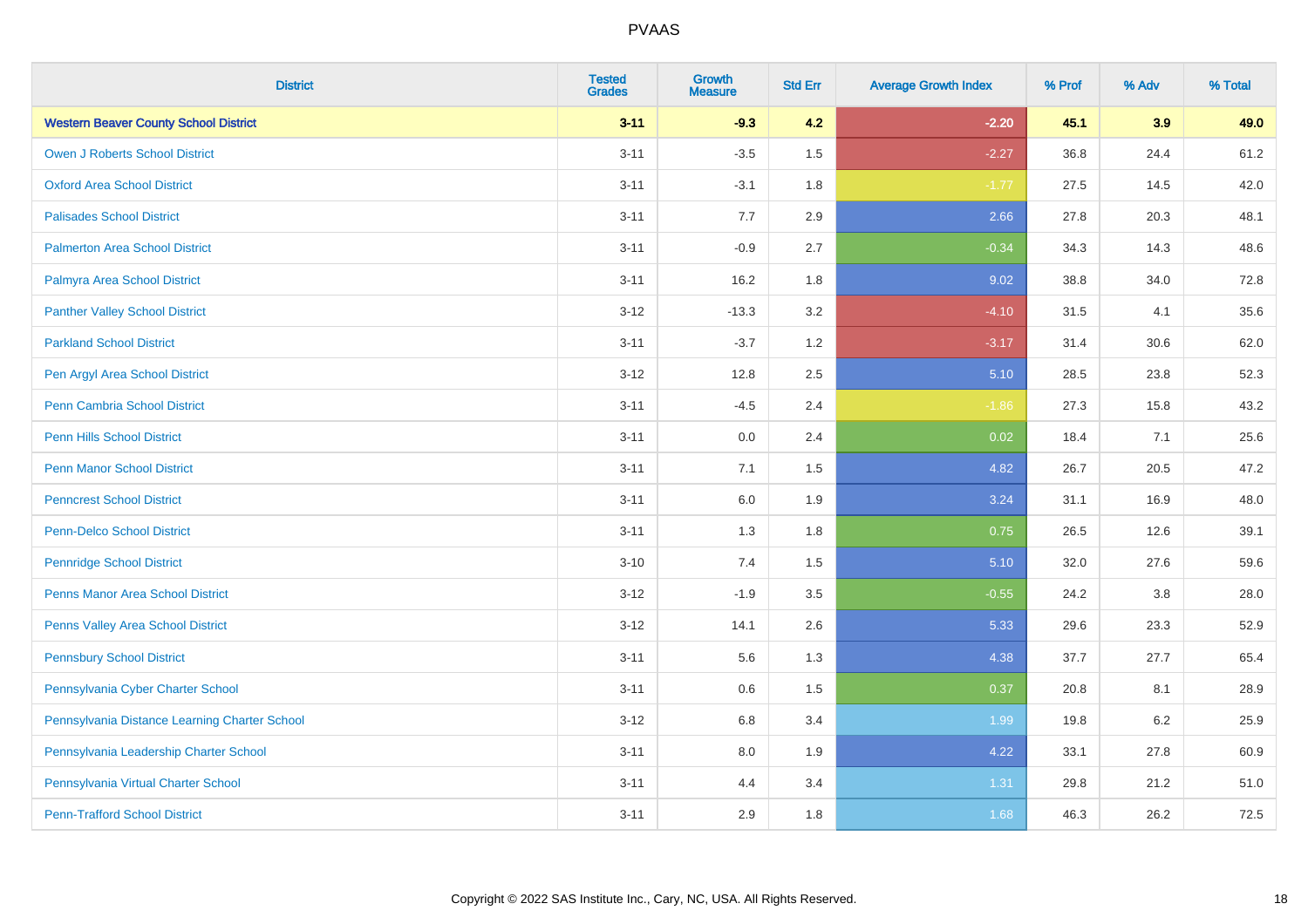| <b>District</b>                                    | <b>Tested</b><br><b>Grades</b> | <b>Growth</b><br><b>Measure</b> | <b>Std Err</b> | <b>Average Growth Index</b> | % Prof | % Adv | % Total |
|----------------------------------------------------|--------------------------------|---------------------------------|----------------|-----------------------------|--------|-------|---------|
| <b>Western Beaver County School District</b>       | $3 - 11$                       | $-9.3$                          | 4.2            | $-2.20$                     | 45.1   | 3.9   | 49.0    |
| People For People Charter School                   | $3 - 12$                       | 6.4                             | 5.6            | 1.15                        | 2.4    | 0.0   | 2.4     |
| <b>Pequea Valley School District</b>               | $3 - 11$                       | 18.0                            | 3.1            | 5.74                        | 29.2   | 37.5  | 66.7    |
| <b>Perkiomen Valley School District</b>            | $3 - 11$                       | 2.7                             | 1.5            | 1.83                        | 35.0   | 25.3  | 60.3    |
| Perseus House Charter School Of Excellence         | $6 - 11$                       | $-6.4$                          | 2.6            | $-2.50$                     | 0.9    | 0.0   | 0.9     |
| <b>Peters Township School District</b>             | $3 - 11$                       | 14.1                            | 1.7            | 8.16                        | 35.2   | 41.6  | 76.8    |
| Philadelphia Academy Charter School                | $3 - 11$                       | $-14.7$                         | 2.7            | $-5.42$                     | 21.6   | 3.9   | 25.5    |
| Philadelphia City School District                  | $3 - 12$                       | $-7.8$                          | 0.6            | $-13.43$                    | 16.4   | 6.5   | 22.9    |
| Philadelphia Electrical & Tech Charter High School | $10 - 10$                      | 1.2                             | 2.6            | 0.45                        | 0.9    | 0.0   | 0.9     |
| Philipsburg-Osceola Area School District           | $3 - 11$                       | 4.1                             | 3.0            | 1.37                        | 22.5   | 16.2  | 38.8    |
| <b>Phoenixville Area School District</b>           | $3 - 11$                       | 7.3                             | 1.8            | 3.96                        | 32.3   | 27.6  | 59.8    |
| <b>Pine Grove Area School District</b>             | $3 - 11$                       | $-1.1$                          | 3.0            | $-0.36$                     | 29.5   | 14.3  | 43.8    |
| <b>Pine-Richland School District</b>               | $3 - 11$                       | 9.3                             | 1.7            | 5.56                        | 42.3   | 35.8  | 78.1    |
| <b>Pittsburgh School District</b>                  | $3 - 11$                       | $-13.0$                         | 1.1            | $-12.25$                    | 16.1   | 6.5   | 22.6    |
| <b>Pittston Area School District</b>               | $3 - 11$                       | $-8.2$                          | 2.2            | $-3.75$                     | 26.7   | 14.8  | 41.5    |
| <b>Pleasant Valley School District</b>             | $3 - 11$                       | $-3.3$                          | 1.8            | $-1.80$                     | 28.5   | 10.4  | 39.0    |
| <b>Plum Borough School District</b>                | $3 - 11$                       | $-9.4$                          | 2.4            | $-3.98$                     | 32.9   | 27.4  | 60.4    |
| Pocono Mountain School District                    | $3 - 12$                       | $-4.3$                          | 1.8            | $-2.43$                     | 35.5   | 17.1  | 52.6    |
| <b>Port Allegany School District</b>               | $3 - 11$                       | 6.5                             | 3.7            | 1.74                        | 26.4   | 11.3  | 37.7    |
| <b>Portage Area School District</b>                | $3 - 10$                       | $-0.5$                          | 3.3            | $-0.14$                     | 27.0   | 20.6  | 47.6    |
| <b>Pottsgrove School District</b>                  | $3 - 11$                       | $-5.5$                          | 2.0            | $-2.78$                     | 28.6   | 10.3  | 38.8    |
| <b>Pottstown School District</b>                   | $3 - 12$                       | 2.0                             | 2.2            | 0.88                        | 19.4   | 6.2   | 25.6    |
| <b>Pottsville Area School District</b>             | $3 - 12$                       | $-4.9$                          | 2.1            | $-2.36$                     | 21.8   | 7.9   | 29.6    |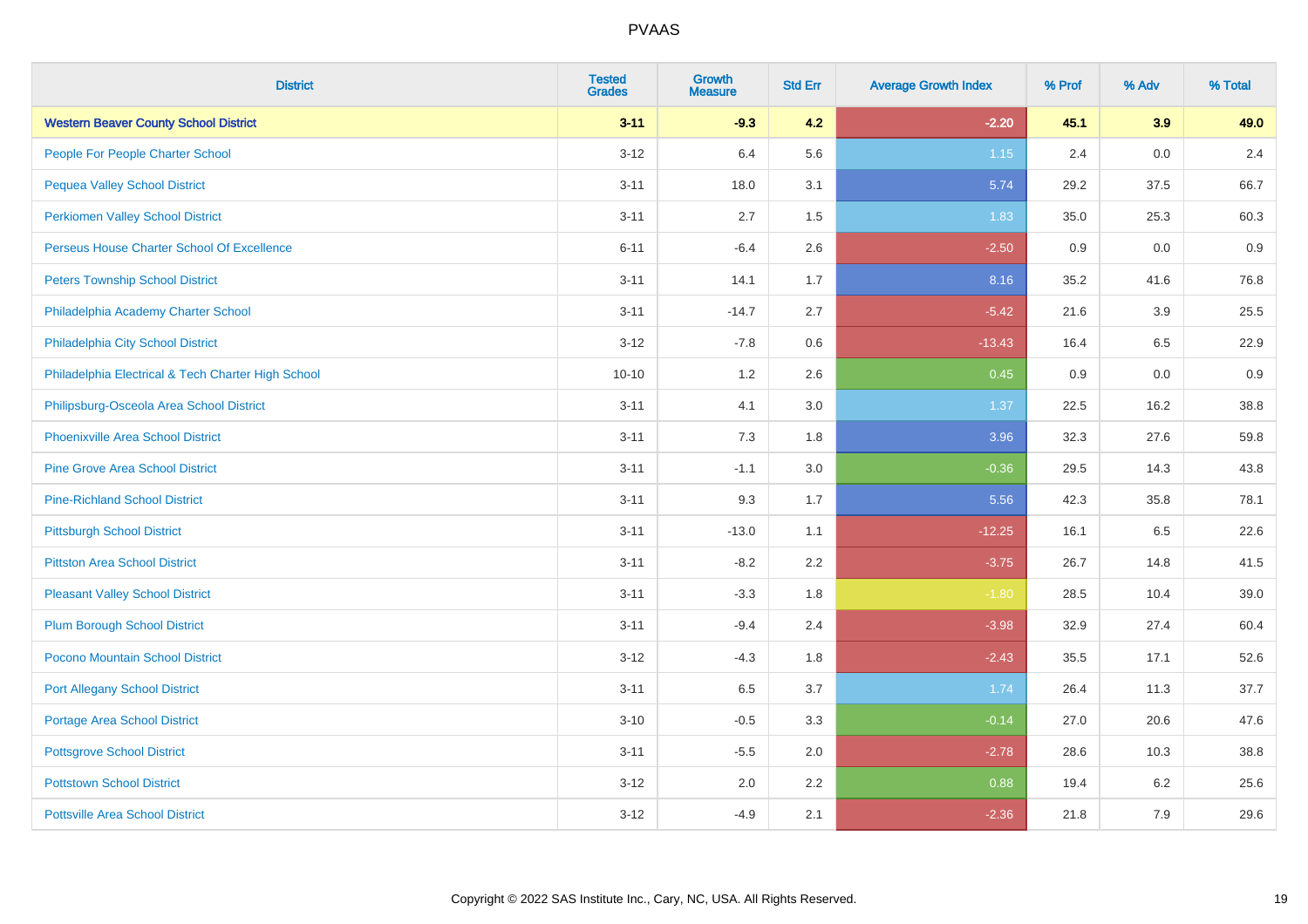| <b>District</b>                                                       | <b>Tested</b><br><b>Grades</b> | Growth<br><b>Measure</b> | <b>Std Err</b> | <b>Average Growth Index</b> | % Prof | % Adv   | % Total |
|-----------------------------------------------------------------------|--------------------------------|--------------------------|----------------|-----------------------------|--------|---------|---------|
| <b>Western Beaver County School District</b>                          | $3 - 11$                       | $-9.3$                   | 4.2            | $-2.20$                     | 45.1   | 3.9     | 49.0    |
| Preparatory Charter School Of Mathematics, Science, Tech, And Careers | $9 - 10$                       | $-5.1$                   | 2.5            | $-2.03$                     | 6.3    | 1.4     | 7.7     |
| Propel Charter School - Braddock Hills                                | $3 - 11$                       | $-2.1$                   | 3.3            | $-0.63$                     | 4.8    | $3.2\,$ | 8.1     |
| <b>Propel Charter School-Homestead</b>                                | $3 - 11$                       | $-5.0$                   | 3.9            | $-1.27$                     | 7.3    | 0.0     | 7.3     |
| <b>Propel Charter School-Montour</b>                                  | $3 - 10$                       | $-3.4$                   | 3.6            | $-0.93$                     | 7.7    | 0.0     | 7.7     |
| <b>Punxsutawney Area School District</b>                              | $3 - 11$                       | 15.8                     | 2.7            | 5.83                        | 18.6   | 29.0    | 47.6    |
| <b>Purchase Line School District</b>                                  | $3 - 12$                       | 4.3                      | 3.3            | 1.30                        | 32.3   | 9.0     | 41.4    |
| <b>Quaker Valley School District</b>                                  | $3 - 11$                       | 12.2                     | 2.5            | 4.90                        | 39.5   | 26.4    | 65.9    |
| <b>Quakertown Community School District</b>                           | $3 - 12$                       | $-4.3$                   | 1.5            | $-2.79$                     | 33.8   | 20.1    | 53.8    |
| <b>Radnor Township School District</b>                                | $3 - 12$                       | 7.5                      | 1.9            | 4.03                        | 33.0   | 38.3    | 71.3    |
| <b>Reach Cyber Charter School</b>                                     | $3 - 11$                       | 1.4                      | 3.6            | 0.40                        | 32.9   | 15.2    | 48.1    |
| <b>Reading School District</b>                                        | $3 - 11$                       | 4.3                      | 1.2            | 3.71                        | 16.8   | 6.0     | 22.8    |
| <b>Red Lion Area School District</b>                                  | $3 - 11$                       | 4.5                      | 1.9            | 2.31                        | 32.3   | 21.5    | 53.8    |
| <b>Redbank Valley School District</b>                                 | $3 - 11$                       | $-7.5$                   | 3.1            | $-2.41$                     | 12.4   | 10.6    | 23.1    |
| Renaissance Academy Charter School                                    | $3 - 11$                       | $-5.6$                   | 3.1            | $-1.79$                     | 28.4   | 18.5    | 46.9    |
| <b>Reynolds School District</b>                                       | $3 - 10$                       | $-3.0$                   | 3.5            | $-0.87$                     | 27.3   | 9.1     | 36.4    |
| <b>Richland School District</b>                                       | $3 - 11$                       | $-6.9$                   | 2.6            | $-2.63$                     | 40.1   | 20.9    | 61.0    |
| <b>Ridgway Area School District</b>                                   | $3 - 11$                       | $-6.1$                   | 4.0            | $-1.53$                     | 42.2   | 15.6    | 57.8    |
| <b>Ridley School District</b>                                         | $3 - 12$                       | 0.3                      | 1.6            | 0.21                        | 32.0   | 10.7    | 42.6    |
| <b>Ringgold School District</b>                                       | $3 - 11$                       | 2.9                      | 2.2            | 1.32                        | 23.8   | 13.3    | 37.1    |
| <b>Riverside Beaver County School District</b>                        | $3 - 11$                       | $-5.5$                   | 2.7            | $-2.03$                     | 35.8   | 23.2    | 59.0    |
| <b>Riverside School District</b>                                      | $3 - 11$                       | $-6.2$                   | 2.7            | $-2.33$                     | 20.8   | 17.0    | 37.7    |
| <b>Riverview School District</b>                                      | $3 - 11$                       | $-13.0$                  | 4.0            | $-3.29$                     | 43.1   | 7.8     | 51.0    |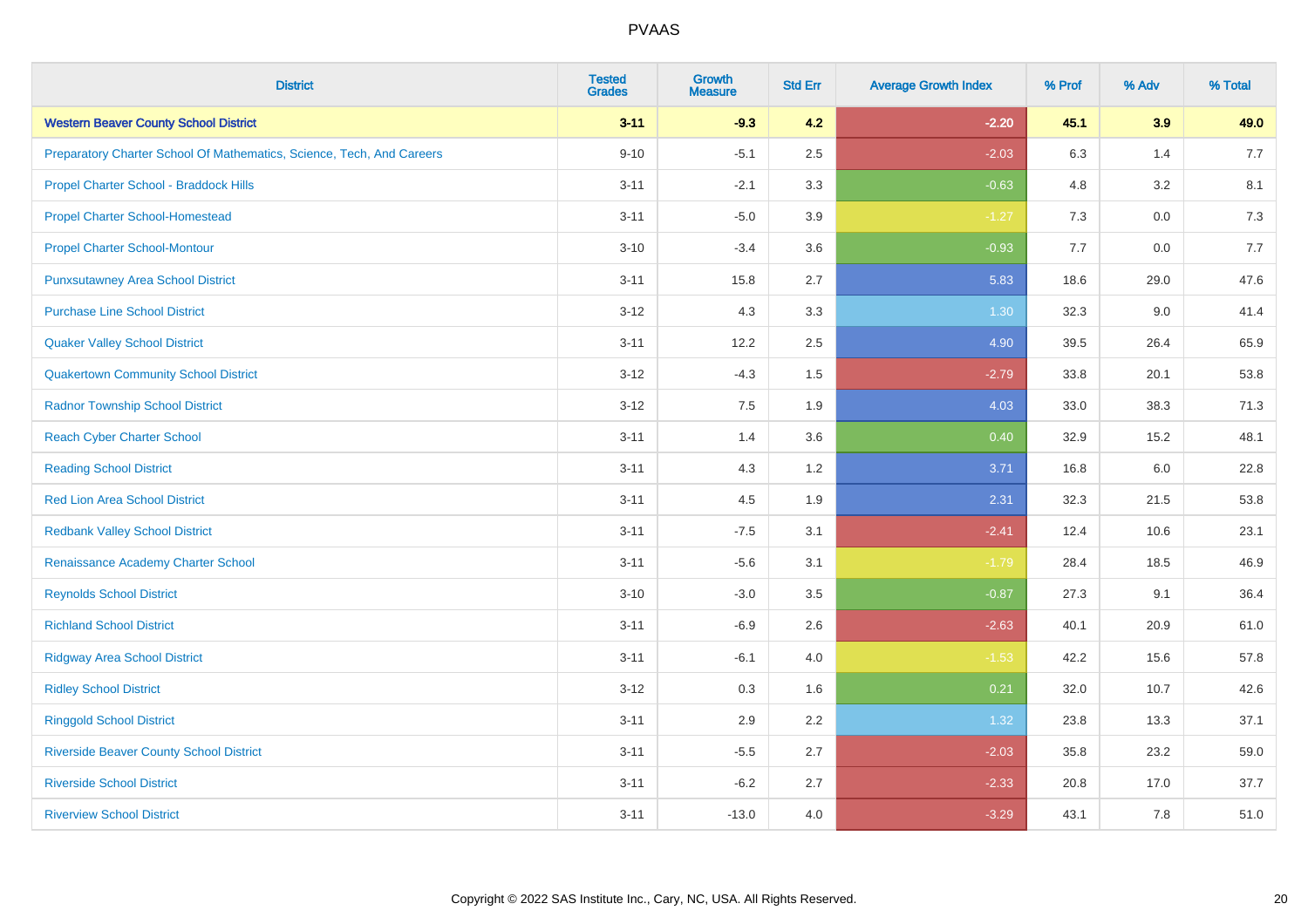| <b>District</b>                               | <b>Tested</b><br><b>Grades</b> | <b>Growth</b><br><b>Measure</b> | <b>Std Err</b> | <b>Average Growth Index</b> | % Prof | % Adv   | % Total |
|-----------------------------------------------|--------------------------------|---------------------------------|----------------|-----------------------------|--------|---------|---------|
| <b>Western Beaver County School District</b>  | $3 - 11$                       | $-9.3$                          | 4.2            | $-2.20$                     | 45.1   | 3.9     | 49.0    |
| <b>Roberto Clemente Charter School</b>        | $3 - 12$                       | $-3.3$                          | 4.1            | $-0.79$                     | 22.7   | 4.6     | 27.3    |
| <b>Rochester Area School District</b>         | $3 - 11$                       | $-5.7$                          | 3.9            | $-1.45$                     | 14.9   | 2.1     | 17.0    |
| <b>Rose Tree Media School District</b>        | $3 - 10$                       | $-2.8$                          | 2.1            | $-1.33$                     | 35.2   | 29.6    | 64.8    |
| Saint Marys Area School District              | $3 - 11$                       | 6.0                             | 2.2            | 2.69                        | 35.4   | 18.3    | 53.7    |
| <b>Salisbury Township School District</b>     | $3 - 11$                       | 5.8                             | 3.6            | 1.62                        | 24.4   | 12.6    | 37.0    |
| Salisbury-Elk Lick School District            | $3 - 11$                       | $-8.4$                          | 5.8            | $-1.45$                     | 33.3   | 5.6     | 38.9    |
| <b>Saucon Valley School District</b>          | $3 - 11$                       | 18.9                            | 2.2            | 8.48                        | 26.0   | 39.6    | 65.6    |
| <b>Sayre Area School District</b>             | $3 - 11$                       | 5.8                             | 3.2            | 1.81                        | 30.3   | 21.0    | 51.3    |
| <b>School Lane Charter School</b>             | $3 - 11$                       | 2.6                             | 3.6            | 0.72                        | 23.1   | 18.7    | 41.8    |
| Schuylkill Haven Area School District         | $3 - 11$                       | $-5.3$                          | 2.7            | $-1.96$                     | 22.2   | 11.6    | 33.8    |
| <b>Schuylkill Valley School District</b>      | $3 - 11$                       | $-1.0$                          | 2.2            | $-0.47$                     | 29.8   | 20.2    | 50.0    |
| <b>Scranton School District</b>               | $3 - 12$                       | $-10.1$                         | 2.5            | $-4.04$                     | 20.0   | 7.7     | 27.7    |
| <b>Selinsgrove Area School District</b>       | $3 - 12$                       | $-5.7$                          | 2.1            | $-2.74$                     | 25.4   | 13.9    | 39.2    |
| <b>Seneca Valley School District</b>          | $3 - 11$                       | 0.8                             | 1.4            | 0.54                        | 40.6   | 25.2    | 65.8    |
| <b>Shade-Central City School District</b>     | $3 - 11$                       | $-14.6$                         | 4.0            | $-3.68$                     | 9.6    | $0.0\,$ | 9.6     |
| <b>Shaler Area School District</b>            | $3 - 11$                       | $-2.1$                          | 1.8            | $-1.18$                     | 32.0   | 13.0    | 45.0    |
| <b>Shamokin Area School District</b>          | $3 - 11$                       | $-2.6$                          | 2.5            | $-1.06$                     | 19.6   | 9.8     | 29.3    |
| <b>Shanksville-Stonycreek School District</b> | $3 - 10$                       | $-8.6$                          | 5.5            | $-1.55$                     | 17.6   | 23.5    | 41.2    |
| <b>Sharon City School District</b>            | $3 - 11$                       | $-6.5$                          | 2.3            | $-2.79$                     | 13.1   | 5.0     | 18.1    |
| <b>Sharpsville Area School District</b>       | $3 - 11$                       | 3.8                             | 3.7            | 1.04                        | 41.1   | 23.2    | 64.3    |
| <b>Shenandoah Valley School District</b>      | $3 - 11$                       | $-4.5$                          | 3.5            | $-1.29$                     | 14.3   | 0.0     | 14.3    |
| Shenango Area School District                 | $3 - 11$                       | 1.7                             | 3.2            | 0.52                        | 41.4   | 13.8    | 55.3    |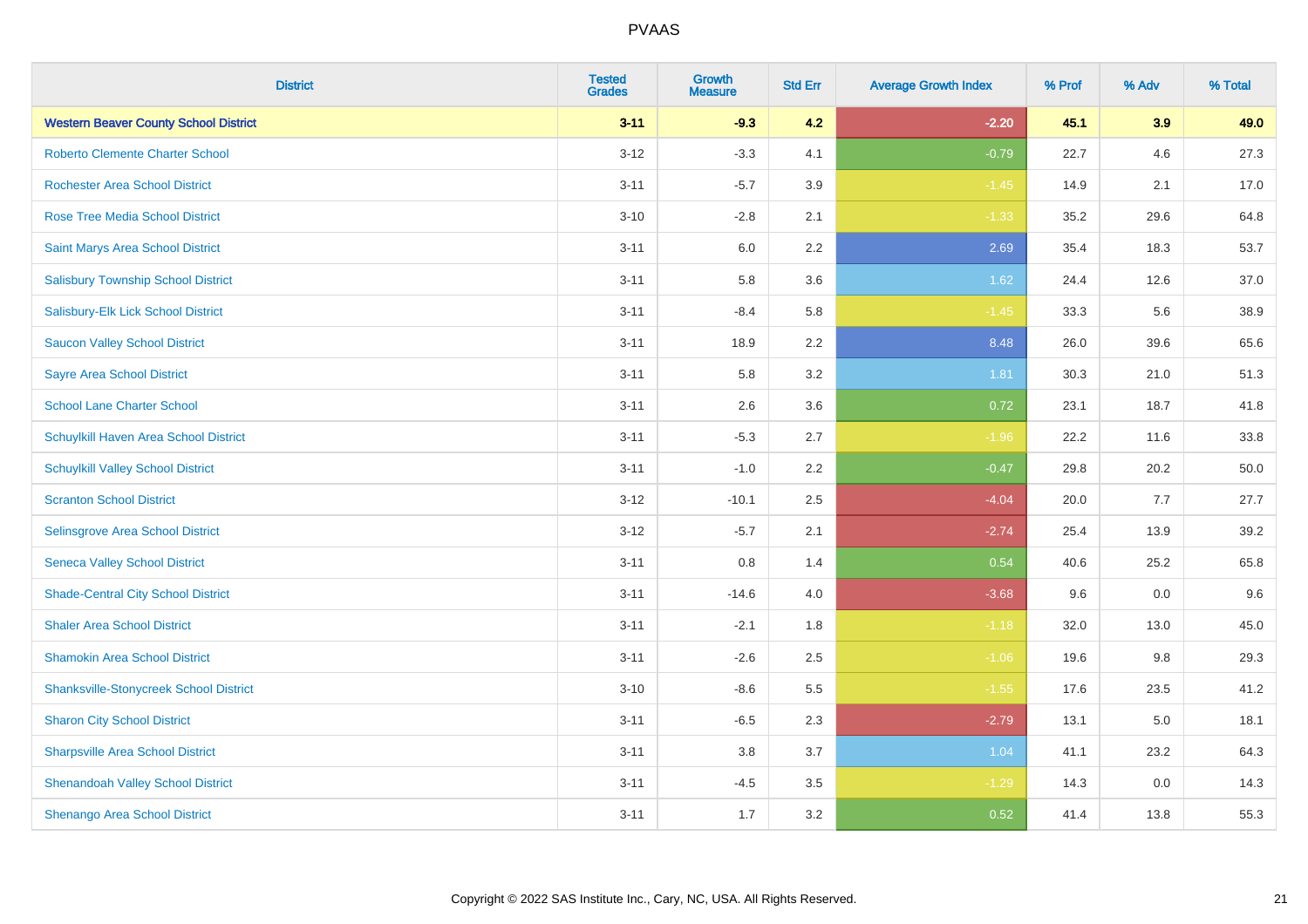| <b>District</b>                              | <b>Tested</b><br><b>Grades</b> | <b>Growth</b><br><b>Measure</b> | <b>Std Err</b> | <b>Average Growth Index</b> | % Prof | % Adv | % Total |
|----------------------------------------------|--------------------------------|---------------------------------|----------------|-----------------------------|--------|-------|---------|
| <b>Western Beaver County School District</b> | $3 - 11$                       | $-9.3$                          | 4.2            | $-2.20$                     | 45.1   | 3.9   | 49.0    |
| <b>Shikellamy School District</b>            | $3 - 10$                       | $-8.3$                          | 2.4            | $-3.42$                     | 20.8   | 18.5  | 39.2    |
| <b>Shippensburg Area School District</b>     | $3 - 11$                       | 0.5                             | 1.8            | 0.26                        | 23.5   | 22.8  | 46.3    |
| <b>Slippery Rock Area School District</b>    | $3 - 11$                       | $-3.8$                          | 2.5            | $-1.56$                     | 30.8   | 21.9  | 52.7    |
| <b>Smethport Area School District</b>        | $3 - 12$                       | 5.8                             | 3.8            | 1.52                        | 24.6   | 20.0  | 44.6    |
| <b>Solanco School District</b>               | $3 - 11$                       | 2.2                             | 1.8            | 1.18                        | 27.2   | 15.0  | 42.3    |
| <b>Somerset Area School District</b>         | $3 - 11$                       | $-7.6$                          | 2.4            | $-3.17$                     | 21.0   | 14.5  | 35.5    |
| <b>Souderton Area School District</b>        | $3 - 11$                       | 18.5                            | 1.4            | 12.86                       | 39.2   | 31.2  | 70.4    |
| <b>South Allegheny School District</b>       | $3 - 11$                       | $-0.9$                          | 3.1            | $-0.30$                     | 23.8   | 2.5   | 26.2    |
| <b>South Butler County School District</b>   | $3 - 10$                       | 6.3                             | 2.2            | 2.80                        | 37.8   | 19.2  | 57.0    |
| <b>South Eastern School District</b>         | $3 - 11$                       | $-1.0$                          | 1.8            | $-0.55$                     | 36.4   | 17.1  | 53.5    |
| South Fayette Township School District       | $3 - 11$                       | 6.0                             | 1.8            | 3.33                        | 32.2   | 38.3  | 70.5    |
| South Middleton School District              | $3 - 11$                       | 4.4                             | 2.2            | 1.95                        | 31.1   | 16.4  | 47.5    |
| <b>South Park School District</b>            | $3 - 11$                       | $-8.8$                          | 2.5            | $-3.46$                     | 28.1   | 17.0  | 45.2    |
| South Side Area School District              | $3 - 11$                       | $-0.6$                          | 3.1            | $-0.19$                     | 24.0   | 28.0  | 52.0    |
| <b>South Western School District</b>         | $3 - 12$                       | 2.5                             | 1.7            | 1.48                        | 36.2   | 19.7  | 55.9    |
| South Williamsport Area School District      | $3 - 10$                       | 0.9                             | 3.1            | 0.31                        | 38.4   | 11.6  | 50.0    |
| <b>Southeast Delco School District</b>       | $3 - 10$                       | 3.9                             | 3.5            | 1.12                        | 18.6   | 3.4   | 22.0    |
| Southeastern Greene School District          | $3 - 10$                       | $-2.3$                          | 4.4            | $-0.53$                     | 29.0   | 9.7   | 38.7    |
| Southern Columbia Area School District       | $3 - 11$                       | $-8.5$                          | 3.0            | $-2.83$                     | 30.5   | 12.8  | 43.3    |
| <b>Southern Fulton School District</b>       | $3 - 11$                       | $-5.1$                          | 4.0            | $-1.29$                     | 21.7   | 13.0  | 34.8    |
| Southern Huntingdon County School District   | $3 - 11$                       | $-5.9$                          | 3.4            | $-1.76$                     | 32.8   | 4.9   | 37.7    |
| <b>Southern Lehigh School District</b>       | $3 - 11$                       | $-4.1$                          | 2.1            | $-1.94$                     | 39.3   | 28.0  | 67.2    |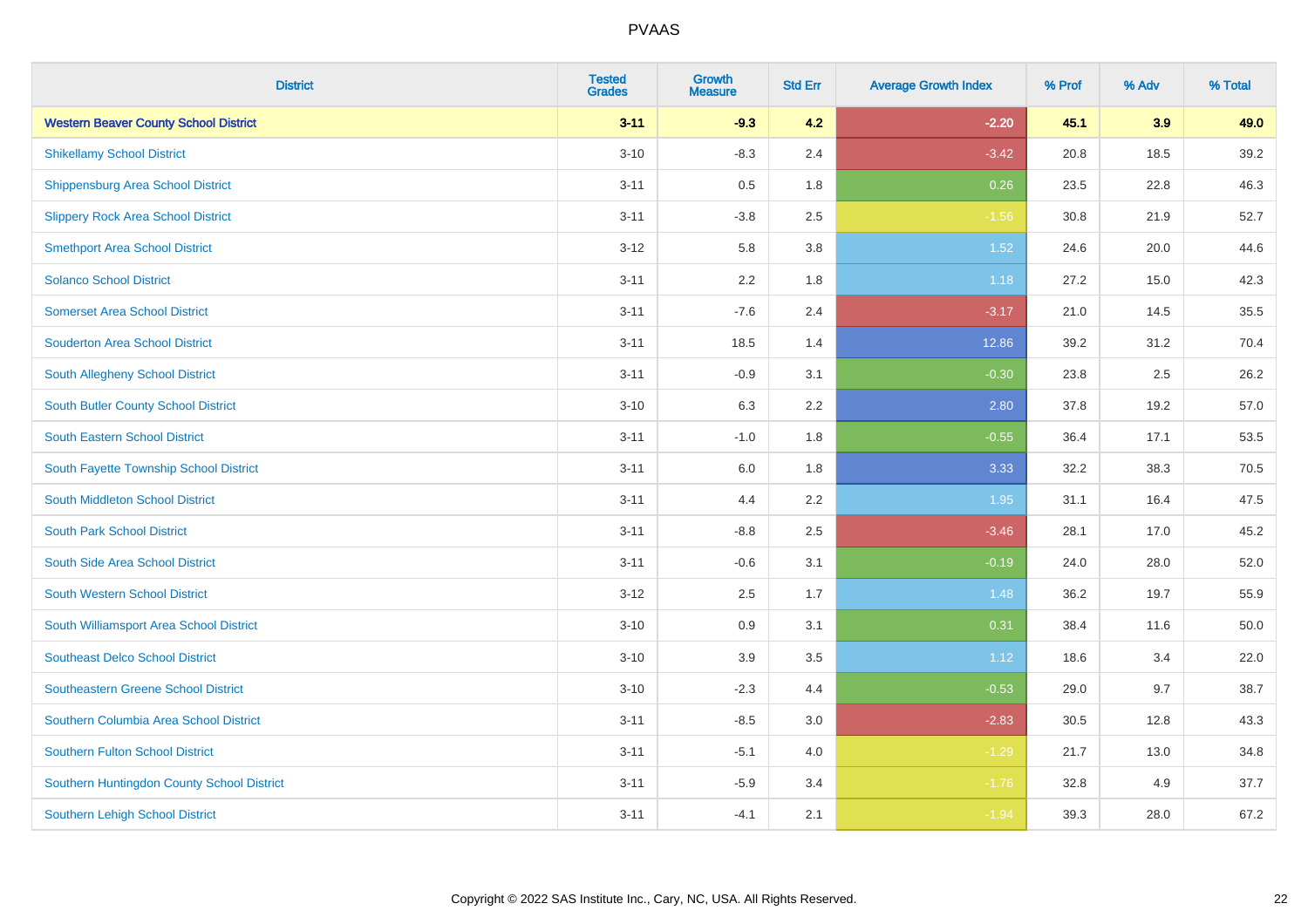| <b>District</b>                              | <b>Tested</b><br><b>Grades</b> | <b>Growth</b><br><b>Measure</b> | <b>Std Err</b> | <b>Average Growth Index</b> | % Prof | % Adv   | % Total |
|----------------------------------------------|--------------------------------|---------------------------------|----------------|-----------------------------|--------|---------|---------|
| <b>Western Beaver County School District</b> | $3 - 11$                       | $-9.3$                          | 4.2            | $-2.20$                     | 45.1   | 3.9     | 49.0    |
| Southern Tioga School District               | $3 - 11$                       | $-0.1$                          | 2.8            | $-0.03$                     | 26.3   | 10.3    | 36.6    |
| <b>Southern York County School District</b>  | $3 - 11$                       | 15.5                            | 1.8            | 8.48                        | 37.6   | 29.2    | 66.8    |
| <b>Southmoreland School District</b>         | $3 - 11$                       | $-12.5$                         | 3.1            | $-4.04$                     | 33.3   | 15.5    | 48.8    |
| <b>Spring Cove School District</b>           | $3 - 11$                       | 9.1                             | 2.4            | 3.77                        | 31.8   | 25.4    | 57.1    |
| <b>Spring Grove Area School District</b>     | $3 - 11$                       | 3.9                             | 2.0            | 1.90                        | 30.0   | 23.0    | 53.0    |
| <b>Springfield School District</b>           | $3 - 11$                       | 1.2                             | 1.7            | 0.69                        | 31.8   | 25.2    | 56.9    |
| <b>Springfield Township School District</b>  | $3 - 11$                       | $-3.9$                          | 3.1            | $-1.27$                     | 37.2   | 30.8    | 68.1    |
| <b>Spring-Ford Area School District</b>      | $3 - 11$                       | 16.6                            | 1.2            | 14.02                       | 30.4   | 45.3    | 75.7    |
| <b>State College Area School District</b>    | $3 - 11$                       | 24.5                            | 1.3            | 18.59                       | 31.9   | 46.9    | 78.8    |
| <b>Steel Valley School District</b>          | $3 - 11$                       | 11.1                            | 3.3            | 3.33                        | 34.8   | 10.1    | 44.9    |
| <b>Steelton-Highspire School District</b>    | $3 - 11$                       | $-5.3$                          | 3.2            | $-1.65$                     | 13.9   | 0.0     | 13.9    |
| <b>Sto-Rox School District</b>               | $3 - 10$                       | $-7.0$                          | 3.5            | $-1.99$                     | 3.2    | $0.0\,$ | 3.2     |
| <b>Stroudsburg Area School District</b>      | $3 - 11$                       | 7.5                             | 1.6            | 4.70                        | 30.4   | 18.3    | 48.7    |
| <b>Sugar Valley Rural Charter School</b>     | $3 - 11$                       | $-3.6$                          | 3.7            | $-0.98$                     | 10.3   | 0.0     | 10.3    |
| <b>Sullivan County School District</b>       | $3 - 10$                       | 2.5                             | 4.3            | 0.58                        | 43.6   | 7.7     | 51.3    |
| <b>Susq-Cyber Charter School</b>             | $9 - 11$                       | $-3.2$                          | 5.8            | $-0.54$                     | 23.8   | 4.8     | 28.6    |
| <b>Susquehanna Community School District</b> | $3 - 11$                       | $-4.5$                          | 3.8            | $-1.19$                     | 31.9   | 8.8     | 40.7    |
| Susquehanna Township School District         | $3 - 12$                       | 3.9                             | 2.7            | 1.45                        | 19.0   | 13.1    | 32.0    |
| <b>Susquenita School District</b>            | $3 - 11$                       | $-5.9$                          | 2.6            | $-2.28$                     | 30.6   | 13.9    | 44.4    |
| <b>Tacony Academy Charter School</b>         | $3 - 11$                       | $-12.9$                         | 3.3            | $-3.90$                     | 8.6    | 1.4     | 10.0    |
| <b>Tamaqua Area School District</b>          | $3 - 12$                       | 6.5                             | 2.4            | 2.72                        | 34.3   | 17.5    | 51.8    |
| <b>Tech Freire Charter School</b>            | $9 - 11$                       | 0.7                             | 2.5            | 0.27                        | 3.6    | 0.0     | 3.6     |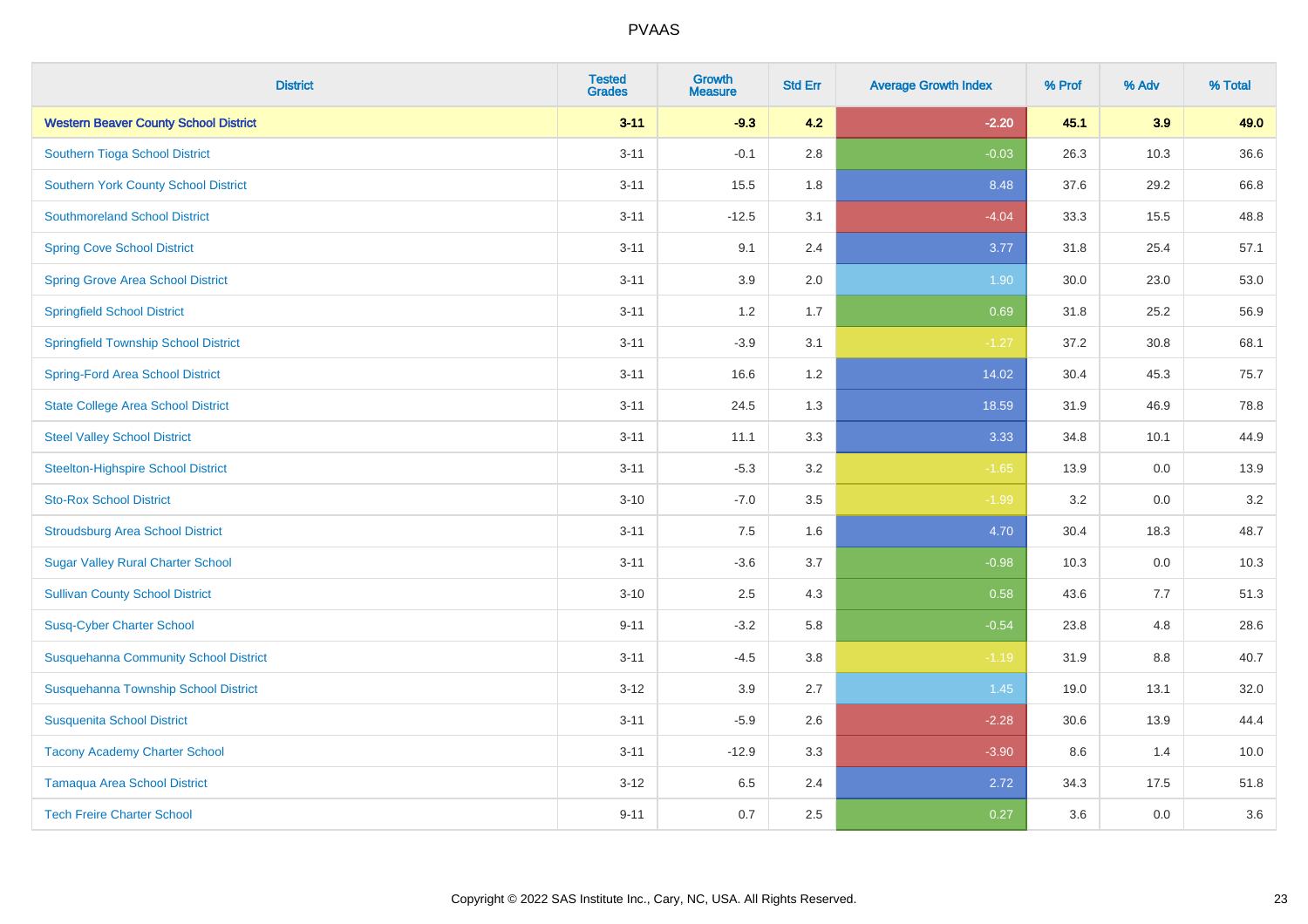| <b>District</b>                               | <b>Tested</b><br><b>Grades</b> | <b>Growth</b><br><b>Measure</b> | <b>Std Err</b> | <b>Average Growth Index</b> | % Prof | % Adv   | % Total |
|-----------------------------------------------|--------------------------------|---------------------------------|----------------|-----------------------------|--------|---------|---------|
| <b>Western Beaver County School District</b>  | $3 - 11$                       | $-9.3$                          | 4.2            | $-2.20$                     | 45.1   | 3.9     | 49.0    |
| <b>Tidioute Community Charter School</b>      | $3 - 11$                       | $0.8\,$                         | 4.4            | 0.19                        | 18.1   | 6.9     | 25.0    |
| <b>Titusville Area School District</b>        | $3 - 11$                       | $-5.0$                          | 2.5            | $-1.98$                     | 26.5   | 6.8     | 33.3    |
| <b>Towanda Area School District</b>           | $3 - 11$                       | $-4.0$                          | 2.6            | $-1.52$                     | 24.8   | $9.9\,$ | 34.8    |
| <b>Tredyffrin-Easttown School District</b>    | $3 - 10$                       | 8.7                             | 2.4            | 3.57                        | 35.2   | 35.8    | 71.0    |
| <b>Trinity Area School District</b>           | $3 - 11$                       | $-8.7$                          | 1.8            | $-4.87$                     | 20.9   | 9.8     | 30.8    |
| <b>Tri-Valley School District</b>             | $3 - 10$                       | $-2.7$                          | 3.9            | $-0.69$                     | 31.0   | 9.5     | 40.5    |
| <b>Troy Area School District</b>              | $3 - 10$                       | $-4.7$                          | 3.2            | $-1.46$                     | 22.8   | 16.5    | 39.2    |
| <b>Tulpehocken Area School District</b>       | $3 - 12$                       | 1.0                             | 4.9            | 0.20                        | 11.5   | 23.1    | 34.6    |
| <b>Tunkhannock Area School District</b>       | $3 - 11$                       | 1.4                             | 2.0            | 0.71                        | 29.8   | 18.1    | 47.9    |
| <b>Turkeyfoot Valley Area School District</b> | $3 - 12$                       | $-15.4$                         | 5.8            | $-2.66$                     | 3.8    | 3.8     | $7.6$   |
| <b>Tuscarora School District</b>              | $3 - 11$                       | 13.4                            | 2.2            | 6.20                        | 37.1   | 26.3    | 63.4    |
| <b>Tussey Mountain School District</b>        | $3 - 12$                       | $-13.0$                         | 3.3            | $-3.93$                     | 11.1   | 3.2     | 14.3    |
| <b>Twin Valley School District</b>            | $3 - 12$                       | $-3.2$                          | 1.9            | $-1.68$                     | 38.8   | 19.8    | 58.6    |
| <b>Tyrone Area School District</b>            | $3 - 12$                       | 29.2                            | 2.3            | 12.86                       | 36.6   | 29.1    | 65.7    |
| <b>Union Area School District</b>             | $3 - 11$                       | $-6.5$                          | 3.8            | $-1.70$                     | 30.6   | 12.2    | 42.9    |
| <b>Union City Area School District</b>        | $3 - 12$                       | $-8.7$                          | 3.3            | $-2.59$                     | 29.7   | 10.9    | 40.6    |
| <b>Union School District</b>                  | $3 - 12$                       | 2.5                             | 3.7            | 0.69                        | 17.9   | 10.4    | 28.4    |
| <b>Uniontown Area School District</b>         | $3 - 11$                       | $-2.8$                          | 3.1            | $-0.91$                     | 31.7   | 7.3     | 39.0    |
| <b>Unionville-Chadds Ford School District</b> | $3 - 11$                       | 15.8                            | 1.7            | 9.12                        | 31.2   | 48.0    | 79.2    |
| <b>United School District</b>                 | $3 - 11$                       | 6.3                             | 3.3            | 1.89                        | 38.8   | 16.3    | 55.0    |
| <b>Universal Audenried Charter School</b>     | $9 - 11$                       | $-3.8$                          | 2.5            | $-1.53$                     | 3.0    | 0.5     | 3.5     |
| <b>Upper Adams School District</b>            | $3 - 11$                       | 0.9                             | 2.5            | 0.37                        | 33.0   | 17.0    | 50.0    |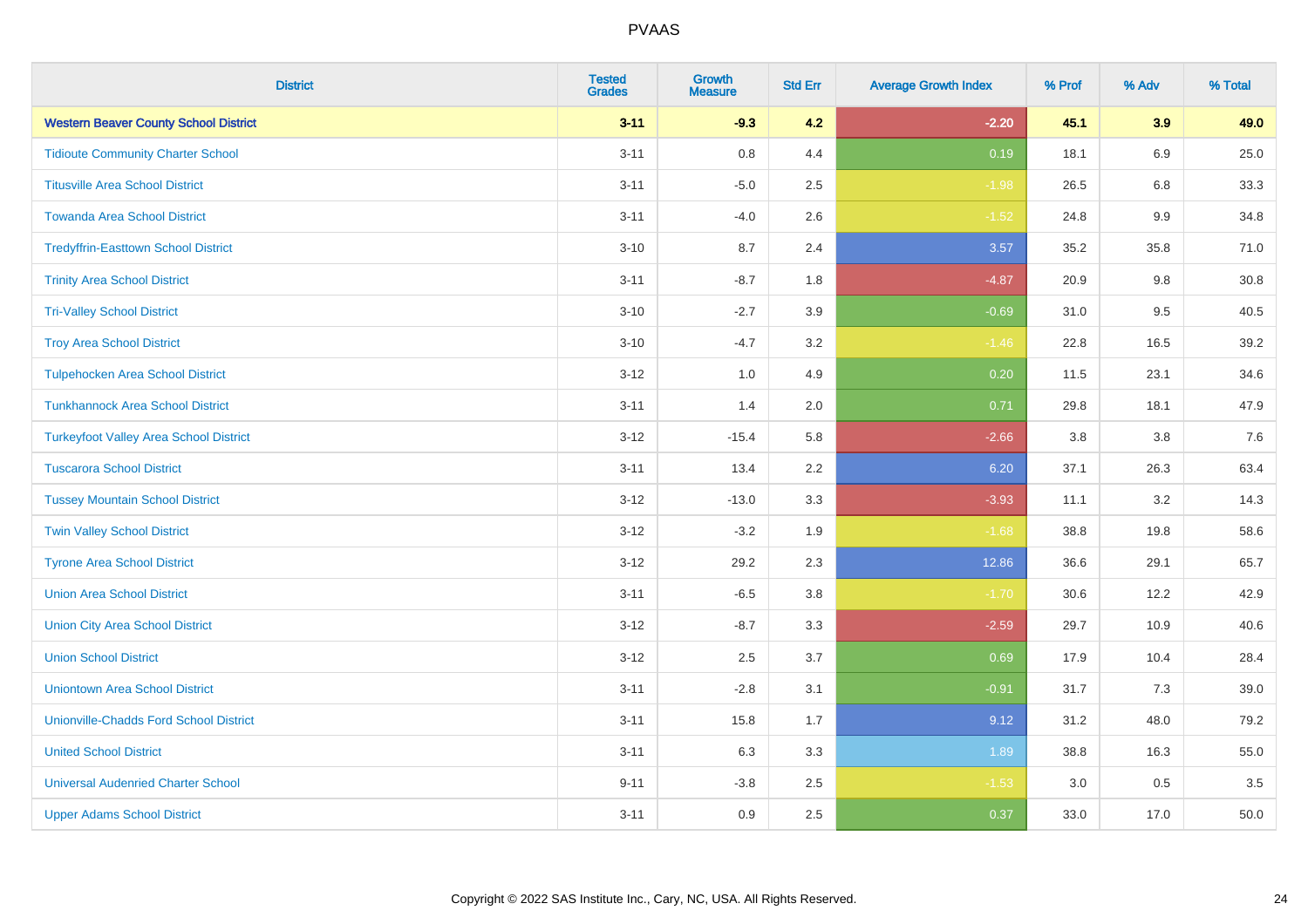| <b>District</b>                                | <b>Tested</b><br><b>Grades</b> | Growth<br><b>Measure</b> | <b>Std Err</b> | <b>Average Growth Index</b> | % Prof | % Adv | % Total |
|------------------------------------------------|--------------------------------|--------------------------|----------------|-----------------------------|--------|-------|---------|
| <b>Western Beaver County School District</b>   | $3 - 11$                       | $-9.3$                   | 4.2            | $-2.20$                     | 45.1   | 3.9   | 49.0    |
| <b>Upper Darby School District</b>             | $3 - 12$                       | 11.2                     | 1.4            | 8.28                        | 23.8   | 11.8  | 35.6    |
| <b>Upper Dauphin Area School District</b>      | $3 - 11$                       | 16.5                     | 5.1            | 3.26                        | 37.5   | 26.8  | 64.3    |
| <b>Upper Dublin School District</b>            | $3 - 12$                       | 2.1                      | 1.8            | 1.19                        | 34.7   | 30.0  | 64.7    |
| <b>Upper Merion Area School District</b>       | $3 - 11$                       | 14.0                     | 2.0            | 7.15                        | 34.4   | 32.6  | 67.0    |
| <b>Upper Moreland Township School District</b> | $3 - 11$                       | 1.1                      | 2.0            | 0.56                        | 24.8   | 26.6  | 51.3    |
| <b>Upper Perkiomen School District</b>         | $3 - 11$                       | 5.7                      | 1.9            | 3.04                        | 25.4   | 19.9  | 45.4    |
| <b>Upper Saint Clair School District</b>       | $3 - 11$                       | 13.8                     | 1.8            | 7.86                        | 32.2   | 44.5  | 76.7    |
| Urban Pathways 6-12 Charter School             | $6 - 11$                       | $-4.1$                   | 5.7            | $-0.72$                     | 0.0    | 0.0   | $0.0\,$ |
| <b>Valley Grove School District</b>            | $3 - 10$                       | $-4.0$                   | 5.5            | $-0.72$                     | 68.4   | 15.8  | 84.2    |
| <b>Valley View School District</b>             | $3 - 11$                       | 9.3                      | 2.2            | 4.18                        | 26.6   | 23.1  | 49.7    |
| <b>Wallenpaupack Area School District</b>      | $3 - 11$                       | 8.8                      | 2.1            | 4.28                        | 28.5   | 18.9  | 47.4    |
| <b>Wallingford-Swarthmore School District</b>  | $3 - 10$                       | 5.0                      | 2.2            | 2.25                        | 33.3   | 37.1  | 70.4    |
| <b>Warren County School District</b>           | $3 - 11$                       | $-0.1$                   | 1.6            | $-0.06$                     | 26.7   | 9.7   | 36.4    |
| <b>Warrior Run School District</b>             | $3 - 11$                       | 10.5                     | 2.7            | 3.86                        | 34.1   | 16.8  | 50.9    |
| <b>Warwick School District</b>                 | $3 - 11$                       | 21.7                     | 1.8            | 11.76                       | 27.7   | 36.3  | 64.0    |
| <b>Washington School District</b>              | $3 - 11$                       | $-15.9$                  | 2.9            | $-5.44$                     | 12.9   | 1.7   | 14.7    |
| <b>Wattsburg Area School District</b>          | $3 - 11$                       | 1.0                      | 2.7            | 0.36                        | 20.4   | 12.4  | 32.7    |
| <b>Wayne Highlands School District</b>         | $3 - 11$                       | 22.5                     | 2.5            | 9.16                        | 33.8   | 40.4  | 74.2    |
| <b>Waynesboro Area School District</b>         | $3 - 12$                       | 3.0                      | 1.8            | 1.67                        | 26.0   | 23.5  | 49.5    |
| <b>Weatherly Area School District</b>          | $3 - 11$                       | $-5.8$                   | 4.0            | $-1.44$                     | 32.1   | 8.9   | 41.1    |
| <b>Wellsboro Area School District</b>          | $3 - 11$                       | $-6.3$                   | 3.0            | $-2.08$                     | 24.4   | 13.4  | 37.8    |
| <b>West Allegheny School District</b>          | $3 - 12$                       | 8.6                      | 2.0            | 4.34                        | 37.3   | 27.2  | 64.5    |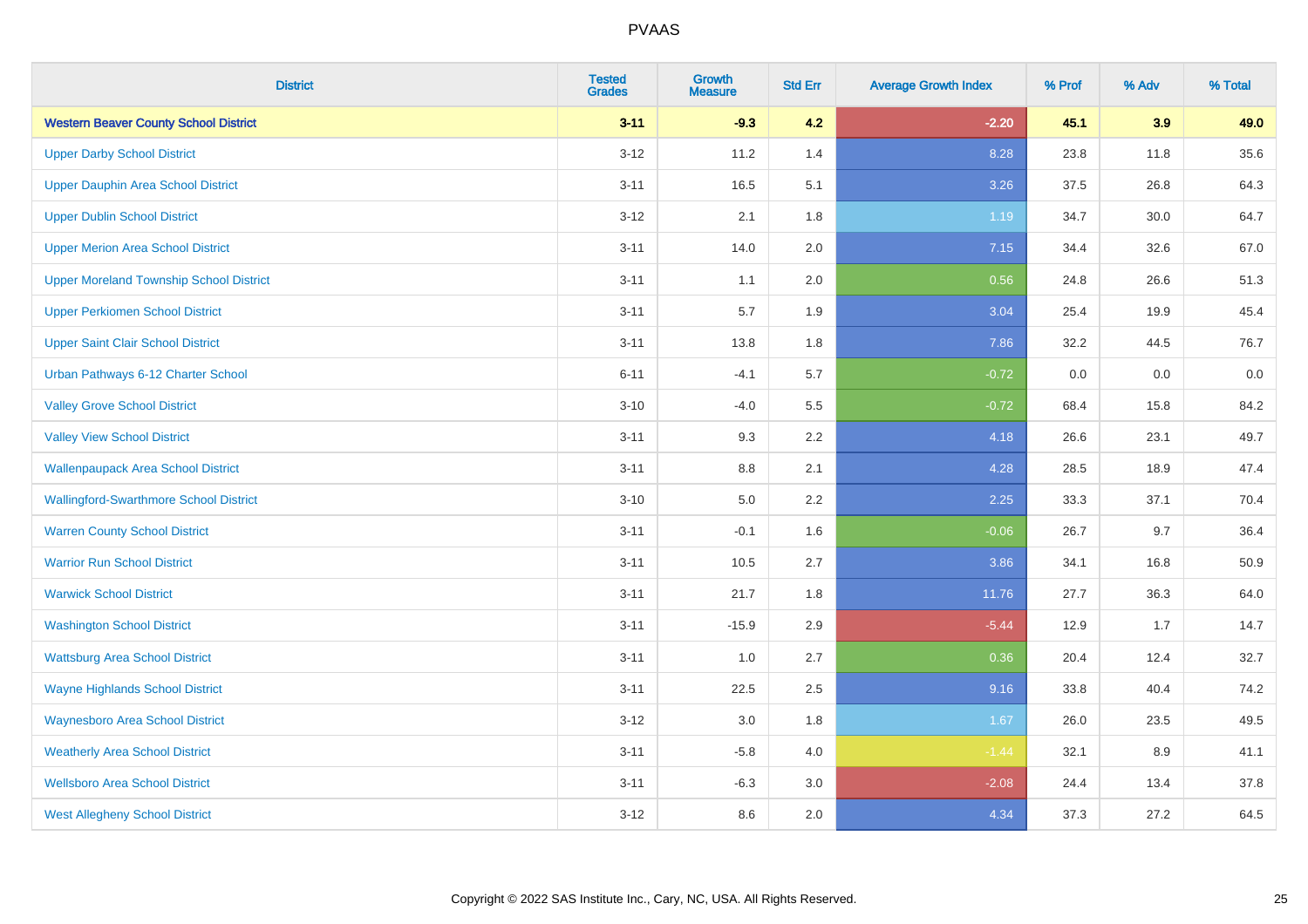| <b>District</b>                                 | <b>Tested</b><br><b>Grades</b> | <b>Growth</b><br><b>Measure</b> | <b>Std Err</b> | <b>Average Growth Index</b> | % Prof | % Adv | % Total |
|-------------------------------------------------|--------------------------------|---------------------------------|----------------|-----------------------------|--------|-------|---------|
| <b>Western Beaver County School District</b>    | $3 - 11$                       | $-9.3$                          | 4.2            | $-2.20$                     | 45.1   | 3.9   | 49.0    |
| <b>West Branch Area School District</b>         | $3 - 11$                       | 17.0                            | 3.3            | 5.20                        | 47.1   | 19.1  | 66.2    |
| <b>West Chester Area School District</b>        | $3 - 11$                       | $-2.1$                          | 1.2            | $-1.83$                     | 36.4   | 23.2  | 59.6    |
| <b>West Greene School District</b>              | $3 - 11$                       | $-8.1$                          | 3.9            | $-2.08$                     | 31.0   | 11.9  | 42.9    |
| West Jefferson Hills School District            | $3 - 11$                       | 1.9                             | 1.9            | 0.99                        | 34.8   | 27.3  | 62.1    |
| <b>West Middlesex Area School District</b>      | $3 - 10$                       | $-7.4$                          | 3.5            | $-2.11$                     | 32.0   | 9.6   | 41.6    |
| <b>West Mifflin Area School District</b>        | $3 - 12$                       | $-11.9$                         | 2.5            | $-4.77$                     | 15.9   | 4.0   | 19.9    |
| <b>West Perry School District</b>               | $3 - 11$                       | 11.0                            | 2.3            | 4.76                        | 26.9   | 20.5  | 47.4    |
| <b>West Shore School District</b>               | $3 - 12$                       | 2.2                             | 1.3            | 1.68                        | 31.8   | 15.2  | 47.1    |
| <b>West Side CTC</b>                            | $9 - 10$                       | $-32.0$                         | 3.9            | $-8.16$                     | 5.9    | 0.0   | 5.9     |
| <b>West York Area School District</b>           | $3 - 12$                       | $-9.8$                          | 2.7            | $-3.57$                     | 21.9   | 10.9  | 32.8    |
| <b>Western Beaver County School District</b>    | $3 - 11$                       | $-9.3$                          | 4.2            | $-2.20$                     | 45.1   | 3.9   | 49.0    |
| <b>Western Wayne School District</b>            | $3 - 11$                       | 3.6                             | 2.6            | 1.39                        | 30.8   | 16.2  | 47.0    |
| <b>Westinghouse Arts Academy Charter School</b> | $9 - 10$                       | $-6.0$                          | 3.3            | $-1.81$                     | 20.2   | 8.9   | 29.1    |
| <b>Westmont Hilltop School District</b>         | $3 - 11$                       | $-1.0$                          | 2.8            | $-0.36$                     | 33.3   | 14.7  | 48.0    |
| <b>Whitehall-Coplay School District</b>         | $3 - 11$                       | 11.8                            | 1.7            | 7.06                        | 32.3   | 21.7  | 54.0    |
| <b>Wilkes-Barre Area School District</b>        | $3 - 11$                       | $-12.4$                         | 2.4            | $-5.18$                     | 14.2   | 3.7   | 17.9    |
| <b>William Penn School District</b>             | $3 - 12$                       | 7.0                             | 1.9            | 3.61                        | 14.0   | 7.2   | 21.3    |
| <b>Williams Valley School District</b>          | $3 - 11$                       | 2.6                             | 3.7            | 0.69                        | 17.0   | 5.1   | 22.0    |
| <b>Williamsburg Community School District</b>   | $3 - 11$                       | $-16.9$                         | 4.1            | $-4.14$                     | 22.4   | 0.0   | 22.4    |
| <b>Williamsport Area School District</b>        | $3 - 11$                       | $-11.7$                         | 1.4            | $-8.29$                     | 18.2   | 10.5  | 28.7    |
| <b>Wilmington Area School District</b>          | $3 - 11$                       | 11.1                            | 3.3            | 3.37                        | 29.8   | 26.2  | 56.0    |
| <b>Wilson Area School District</b>              | $3 - 11$                       | $-0.3$                          | 2.4            | $-0.12$                     | 35.4   | 14.6  | 50.0    |